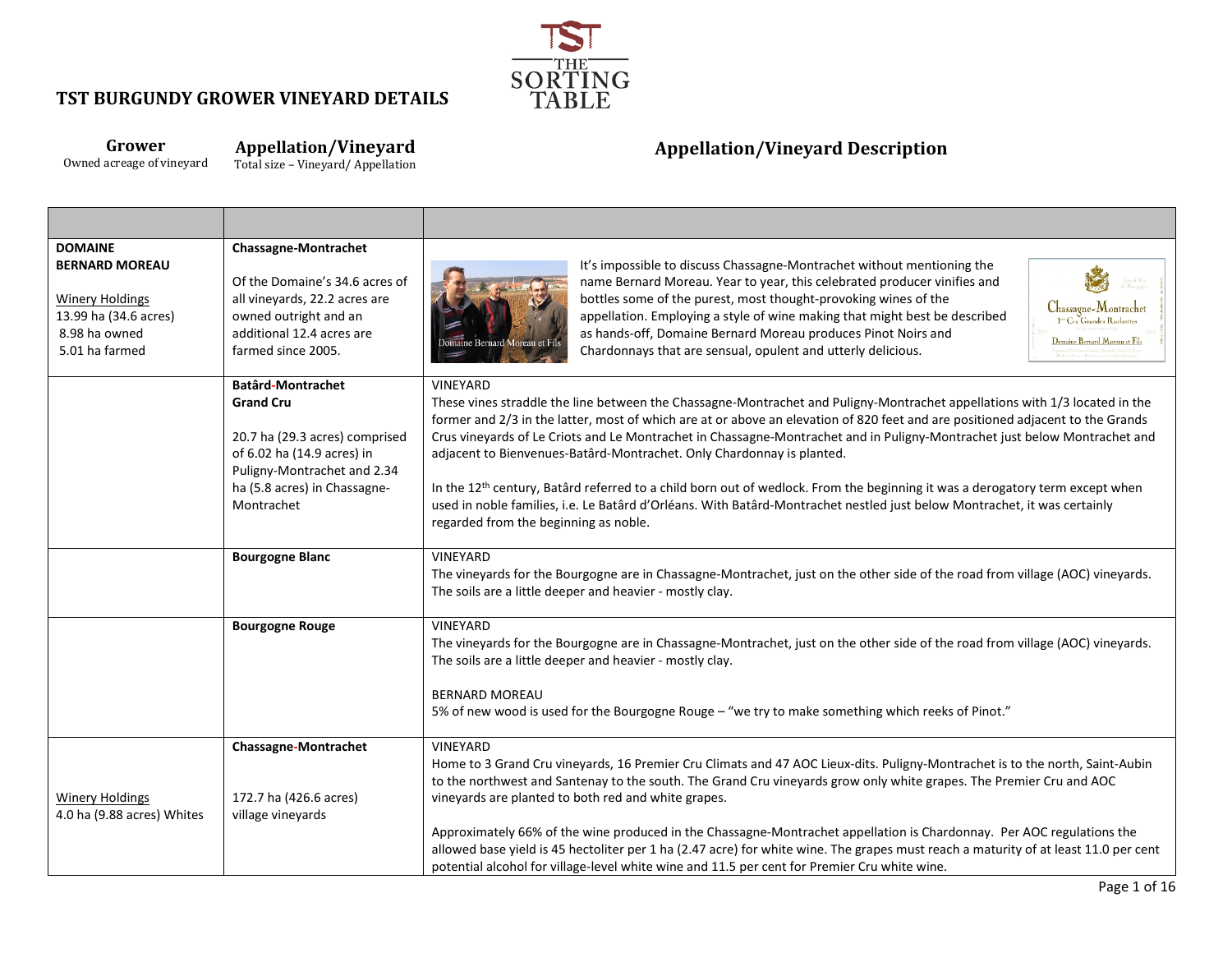

#### **Grower** Owned acreage of vineyard **Appellation/Vineyard**

Total size – Vineyard/ Appellation

|                                                    |                                         | This village is mentioned in 886 as in Cassaneas "in the oak woods". It is Latin Cassanea "oak grove, oak tree wood" translated<br>literally from the Gallic Cassanos. The oak tree had a symbolic and sacred value for the Gauls; oak trees were linked to the ritual<br>practices and religious beliefs of the Druids. Until 1879, the village was known as Chassagne-le-Haut. After that it was entitled to<br>append the village name with the Grand Cru Climat: Montrachet. |
|----------------------------------------------------|-----------------------------------------|----------------------------------------------------------------------------------------------------------------------------------------------------------------------------------------------------------------------------------------------------------------------------------------------------------------------------------------------------------------------------------------------------------------------------------------------------------------------------------|
|                                                    |                                         | <b>BERNARD MOREAU</b><br>A variety of plots contribute to this blend, with approximately 1/3 <sup>rd</sup> of the grapes sourced from in and around Les Masures which<br>is situated near Morgeot, east of Les Champgains and south of D 113a.                                                                                                                                                                                                                                   |
|                                                    |                                         | This is the largest cuvee of the domaine with production around 2,000 cases. The wine is sourced from both sides of appellation,<br>about 1/3 is from below Chassagne-Montrachet Morgeot and Champgains (offering minerality), and 2/3 from near the border of<br>Puligny-Montrachet (offering freshness and fruitiness). The grapes are blended together at the press.                                                                                                          |
|                                                    |                                         | A white Chassagne with power and weight, this wine does well with a couple of years in the bottle.                                                                                                                                                                                                                                                                                                                                                                               |
| <b>DOMAINE</b>                                     | Chassagne-Montrachet                    | VINEYARD                                                                                                                                                                                                                                                                                                                                                                                                                                                                         |
| <b>BERNARD MOREAU</b>                              | <b>Vieilles Vignes Rouge</b>            | See notes above for Chassagne-Montrachet                                                                                                                                                                                                                                                                                                                                                                                                                                         |
|                                                    |                                         |                                                                                                                                                                                                                                                                                                                                                                                                                                                                                  |
| <b>Winery Holdings</b><br>3.7 ha (9.14 acres) Reds | 180 ha (445 acres)<br>village vineyards | <b>BERNARD MOREAU</b><br>The vineyards are also located in Chassagne-Montrachet, and these are specifically just below Pierres. From old vines 50-55                                                                                                                                                                                                                                                                                                                             |
|                                                    |                                         | years of age. Again, Alex tries to be very gentle with the wine to avoid coarse tannins. He reduced the oak treatment since 2011<br>from 30% to 25% to avoid dried out tannins.                                                                                                                                                                                                                                                                                                  |
|                                                    | <b>Chassagne-Montrachet</b>             | VINEYARD                                                                                                                                                                                                                                                                                                                                                                                                                                                                         |
|                                                    | 1er Cru Champgains                      | The Les Champs Gain climat sits almost entirely between 787 feet and 820 feet. It is surrounded on three sides by other 1er Cru<br>climats: Les Fairendes, En Cailleret, and La Maltroie plus the town of Chassagne. It is bordered on the southeast by highway D                                                                                                                                                                                                                |
| <b>Winery Holdings</b><br>0.12 ha (0.3 acre)       | 4.62 ha (11.42 acres)                   | 113a. Wines are labeled with different spellings: Champgains, Champs Gain, Champs Gains. Both red and white grapes are<br>allowed.                                                                                                                                                                                                                                                                                                                                               |
|                                                    |                                         | The name derives from ancient French gaaing, gain "pasture land, arable land". These were cultivated fields or meadows before<br>vines were planted.                                                                                                                                                                                                                                                                                                                             |
|                                                    |                                         | <b>BERNARD MOREAU</b><br>Champgains vineyard has deeper soils than some of the surrounding vineyards. With these wines you feel you are on your way to<br>Morgeot. Some vintages the wines are lean, more like Maltoie, and other vintages are bigger, more like Morgeot.                                                                                                                                                                                                        |
|                                                    |                                         |                                                                                                                                                                                                                                                                                                                                                                                                                                                                                  |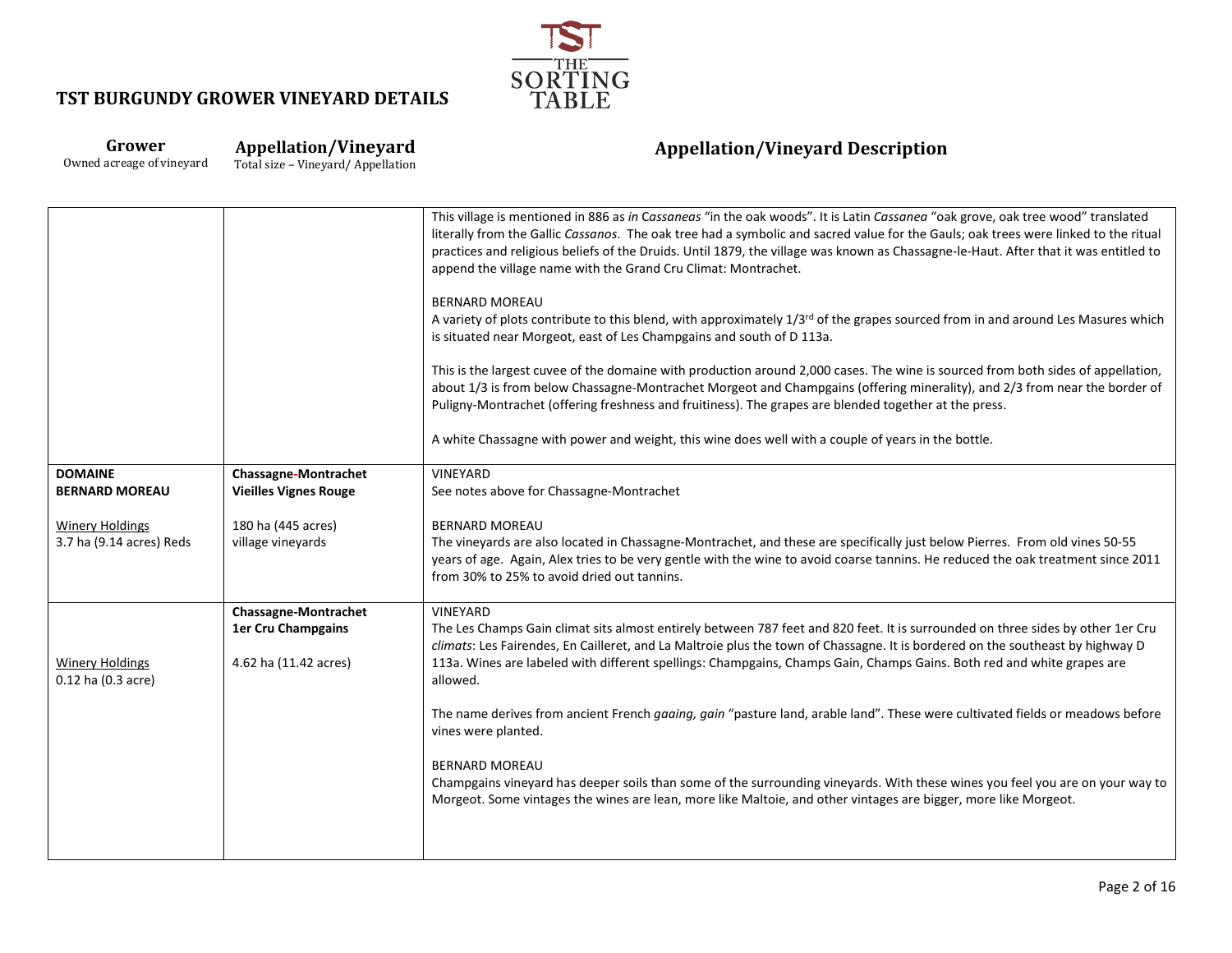

**Grower** Owned acreage of vineyard **Appellation/Vineyard**

Total size – Vineyard/ Appellation

| <b>DOMAINE</b>                                | <b>Chassagne-Montrachet</b>      | <b>VINEYARD</b>                                                                                                                                                                                                                                                                                                                                                                                                                                                                                                                                                                                                                                                                                                                                                                                                                 |
|-----------------------------------------------|----------------------------------|---------------------------------------------------------------------------------------------------------------------------------------------------------------------------------------------------------------------------------------------------------------------------------------------------------------------------------------------------------------------------------------------------------------------------------------------------------------------------------------------------------------------------------------------------------------------------------------------------------------------------------------------------------------------------------------------------------------------------------------------------------------------------------------------------------------------------------|
| <b>BERNARD MOREAU</b>                         | <b>1er Cru Les Chenevottes</b>   | Les Chenevottes rises primarily above 787 feet and is divided into three <i>climats</i> : Les Chenevottes, Les Commes and Les Bondues.                                                                                                                                                                                                                                                                                                                                                                                                                                                                                                                                                                                                                                                                                          |
|                                               |                                  | Adjoining Premieres Crus vineyards are Les Macherelles and Les Vergers. Known for its white wines, the vineyard is not overly                                                                                                                                                                                                                                                                                                                                                                                                                                                                                                                                                                                                                                                                                                   |
| <b>Winery Holdings</b><br>0.34 ha (0.86 acre) | 11.0 ha (27.2 acres)             | humid, mostly flat and is located west of N6 before it enters St-Aubin. Both red and white grapes are allowed.                                                                                                                                                                                                                                                                                                                                                                                                                                                                                                                                                                                                                                                                                                                  |
|                                               |                                  | Chenevottes derives from ancient French Cheneve "hemp". Surely this was a field where hemp was cultivated.                                                                                                                                                                                                                                                                                                                                                                                                                                                                                                                                                                                                                                                                                                                      |
|                                               |                                  | <b>BERNARD MOREAU</b><br>This vineyard lies in the base of a valley and the soils are light, made up of sediment and iron. The result of these soils and the<br>vines of 50-60 years of age is the grapes are generally riper and the wines can be very fat and juicy, but that isn't Alex's style.<br>Alex usually picks the first day of harvest to keep freshness and zest. Sugars rise very fast on Chenevottes and the wines can get<br>too alcoholic. The vines have lots of chicks and hens (milendange). The sugar levels of smaller berries can jump more quickly. If<br>this happens, you lose acidity. Alex does not have much trouble getting lower alcohol and excellent acidity, but he must monitor<br>the grapes very closely. The result is a wine of elegance and restraint, but is immediately approachable. |
|                                               | <b>Chassagne-Montrachet</b>      | VINEYARD                                                                                                                                                                                                                                                                                                                                                                                                                                                                                                                                                                                                                                                                                                                                                                                                                        |
|                                               | <b>1er Cru Grandes Ruchottes</b> | Underlaid by marly limestone, this superior white wine vineyard is composed of the climats Les Petits Clos, Les Grands Ruchottes                                                                                                                                                                                                                                                                                                                                                                                                                                                                                                                                                                                                                                                                                                |
|                                               |                                  | and Les Fairendes. It is positioned at an elevation of 853 feet to 919 feet. Adjoining Premier Cru vineyards are Champgains, En                                                                                                                                                                                                                                                                                                                                                                                                                                                                                                                                                                                                                                                                                                 |
| <b>Winery Holdings</b>                        | 2.12 ha (5.26 acres)             | Cailleret, Les Petites Fairendes and La Romanée. Both red and white grapes are allowed.                                                                                                                                                                                                                                                                                                                                                                                                                                                                                                                                                                                                                                                                                                                                         |
| 0.34 ha (0.86 acre)                           |                                  |                                                                                                                                                                                                                                                                                                                                                                                                                                                                                                                                                                                                                                                                                                                                                                                                                                 |
|                                               |                                  | Ruchottes is the feminine and plural form of Roche "rock". Masses of fallen rock from the adjoining La Grand Montagne give this<br>Lieux-dit its name.                                                                                                                                                                                                                                                                                                                                                                                                                                                                                                                                                                                                                                                                          |
|                                               |                                  |                                                                                                                                                                                                                                                                                                                                                                                                                                                                                                                                                                                                                                                                                                                                                                                                                                 |
|                                               |                                  | <b>BERNARD MOREAU</b>                                                                                                                                                                                                                                                                                                                                                                                                                                                                                                                                                                                                                                                                                                                                                                                                           |
|                                               |                                  | This is the oldest vineyard for Bernard Moreau. It was planted by Alex's grandfather in 1939. There is very little top soil, 35-                                                                                                                                                                                                                                                                                                                                                                                                                                                                                                                                                                                                                                                                                                |
|                                               |                                  | 40cm. Soils are limestone and rock, "roche mare". Wines have power balanced with minerality. They age the longest. The wines                                                                                                                                                                                                                                                                                                                                                                                                                                                                                                                                                                                                                                                                                                    |
|                                               |                                  | need time to age, 4-8 years. Grandes Ruchottes is at the same quality level as Volnay-Caillerets. These two vineyards are widely                                                                                                                                                                                                                                                                                                                                                                                                                                                                                                                                                                                                                                                                                                |
|                                               |                                  | considered to be of Grand Cru status.                                                                                                                                                                                                                                                                                                                                                                                                                                                                                                                                                                                                                                                                                                                                                                                           |
| <b>DOMAINE</b>                                | <b>Chassagne-Montrachet</b>      | <b>VINEYARD</b>                                                                                                                                                                                                                                                                                                                                                                                                                                                                                                                                                                                                                                                                                                                                                                                                                 |
| <b>BERNARD MOREAU</b>                         | 1er Cru Morgeot                  | Laying in the southern end of the appellation, Morgeot has 21 sub-divisions also known as climats. Soils are generally clay over a                                                                                                                                                                                                                                                                                                                                                                                                                                                                                                                                                                                                                                                                                              |
|                                               |                                  | limestone base. Both red and white grapes are planted. Adjoining Premieres Crus vineyards are Champgains and En Cailleret to                                                                                                                                                                                                                                                                                                                                                                                                                                                                                                                                                                                                                                                                                                    |
| <b>Winery Holdings</b>                        | 54.17 ha (133.8 acres)           | the north. The appellation of Santenay is on the border to the south. Both red and white grapes are allowed.                                                                                                                                                                                                                                                                                                                                                                                                                                                                                                                                                                                                                                                                                                                    |
| 0.34 ha (0.86 acre)                           |                                  |                                                                                                                                                                                                                                                                                                                                                                                                                                                                                                                                                                                                                                                                                                                                                                                                                                 |
|                                               |                                  | Morgeot translates literally from Gallic Morga "border, limit". Morgeot corresponds to the ancient Gallo-Roman limit between                                                                                                                                                                                                                                                                                                                                                                                                                                                                                                                                                                                                                                                                                                    |
|                                               |                                  | the Pagus Cabilonnensis "Le Chalonnais" and the Pagus Belnensis "le Beaunois".                                                                                                                                                                                                                                                                                                                                                                                                                                                                                                                                                                                                                                                                                                                                                  |
|                                               |                                  | <b>BERNARD MOREAU</b>                                                                                                                                                                                                                                                                                                                                                                                                                                                                                                                                                                                                                                                                                                                                                                                                           |
|                                               |                                  | 50% of the domaine's Morgeot comes from Le Carduse, which has very rocky soil, and 50% comes from Les Fairendes, which has                                                                                                                                                                                                                                                                                                                                                                                                                                                                                                                                                                                                                                                                                                      |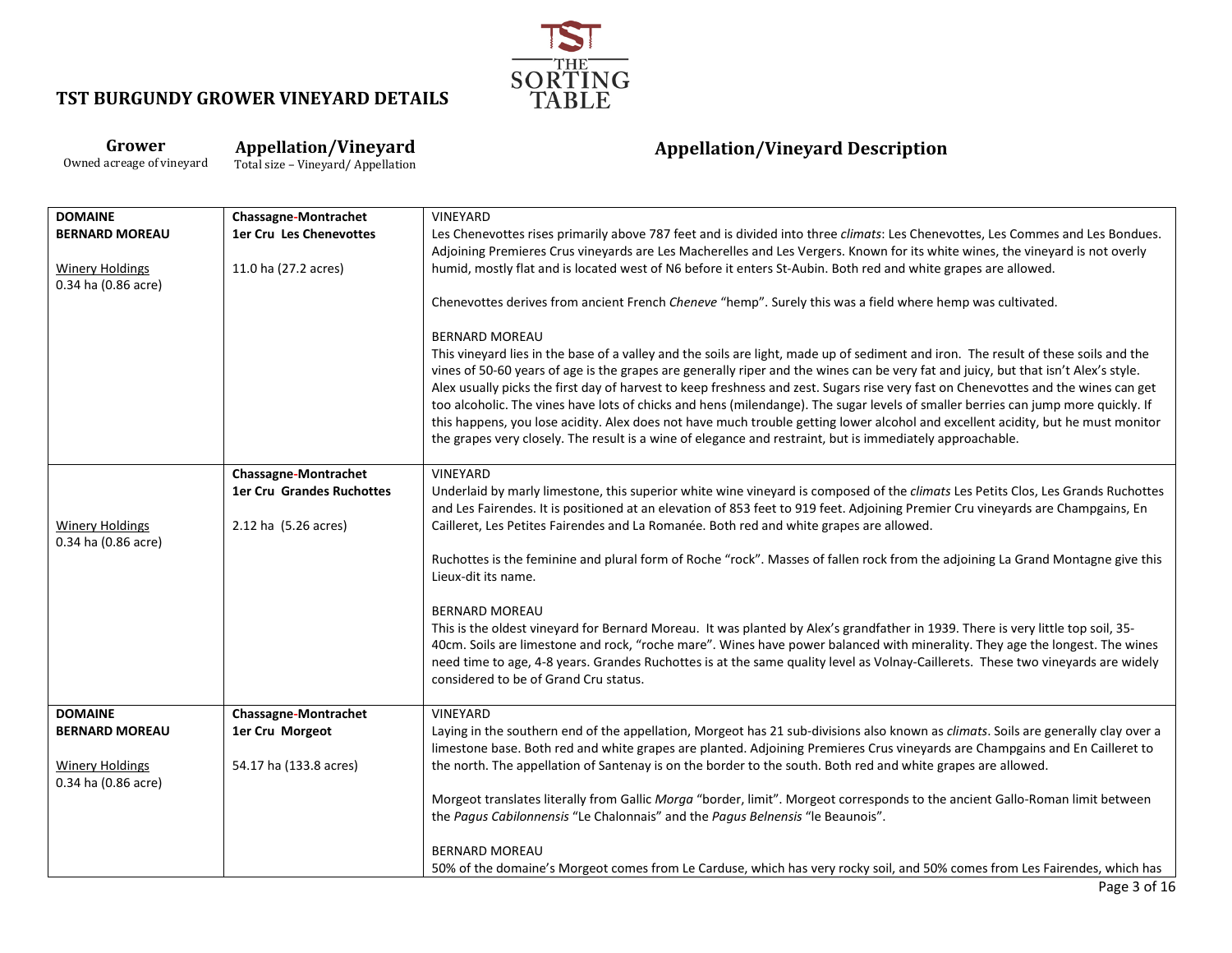

#### **Grower** Owned acreage of vineyard **Appellation/Vineyard**

Total size – Vineyard/ Appellation

|                                             |                             | yellow/red soil that is very easy to work. Morgeot vineyard wines are richer, bigger and with more power. The wines age very<br>well. Alex believes that it is important to avoid picking too late here for the wines can become too big and lose structure. This<br>white wine demonstrates a strong capability for aging. |
|---------------------------------------------|-----------------------------|-----------------------------------------------------------------------------------------------------------------------------------------------------------------------------------------------------------------------------------------------------------------------------------------------------------------------------|
|                                             | <b>Chassagne-Montrachet</b> | VINEYARD                                                                                                                                                                                                                                                                                                                    |
|                                             | 1er Cru Les Vergers         | The Les Vergers vineyard is mostly easterly-facing and composed of three climats: Les Vergers, Les Pasquelles and Peringeret.<br>Producing a wine that develops with age, Les Vergers is flatter than the upslope vineyard and the soil is lighter than in the                                                              |
| Purchased fruit - area<br>(hectares) varies | 9.40 ha (23.25 acres)       | vineyards downslope; it is situated just under 853 feet in elevation. Both red and white grapes are allowed.                                                                                                                                                                                                                |
|                                             |                             | Verger is from Latin Virid [I] Arium which is land planted with fruit trees. This was an ancient fruit orchard.                                                                                                                                                                                                             |
|                                             |                             | <b>BERNARD MOREAU</b>                                                                                                                                                                                                                                                                                                       |
|                                             |                             | Slate, very rocky soil and lots of limestone. Vergers is often the vineyard with the highest acidity and lowest ph. Wines can be<br>very austere in cold vintages and very balanced in warmer vintages. Characteristics of the vineyard in the wine are very<br>consistent vintage to vintage.                              |
|                                             | <b>Chevalier Montrachet</b> | VINEYARD                                                                                                                                                                                                                                                                                                                    |
|                                             | <b>Grand Cru</b>            | Centered at 902 feet of elevation, this vineyard compared to Montrachet, is higher on the slope, has shallower topsoil and is<br>stonier providing its characteristic minerality. The baserock is white oolitic limestone mixed with Pierre de Chassagne limestone                                                          |
| Purchased fruit - area<br>(hectares) varies | 7.56 ha (18.7 acres)        | and P. Bellona marl. Only Chardonnay is planted.                                                                                                                                                                                                                                                                            |
|                                             |                             | Chevalier in medieval society was a Knight, the eldest son of a noble man admitted to the order of Chivalry, a military institution<br>whose members were consecrated to God. Chevalier was the highest rank and the vineyard is the highest on the slope above<br>Montrachet. Makes sense.                                 |
|                                             |                             | <b>BERNARD MOREAU'S</b>                                                                                                                                                                                                                                                                                                     |
|                                             |                             | The domaine's vines are up the hill, above Monty's plot. There is a lot of variation in the soil between density and minerals.<br>Chevalier-Montrachet was first vinified in 2010 with a production of two barrels. 1 new barrel. 1 used. Chevalier-Montrachet is                                                           |
|                                             |                             | more like Grand Ruchottes, more mineral and fresh.                                                                                                                                                                                                                                                                          |
| <b>DOMAINE</b>                              | Saint-Aubin                 | VINEYARD                                                                                                                                                                                                                                                                                                                    |
| <b>BERNARD MOREAU</b>                       | 1er Cru En Remilly          | En Remilly is considered the finest of the Saint-Aubin 1er Cru vineyards and is divided into two climats: En Remilly 21.93 ha (54.2<br>acres) and Les Cotons 7.76 ha (19.2 acres) This vineyard is planted on very thin topsoil of limestone and some marl, rests at an                                                     |
| <b>Winery Holdings</b>                      | 29.71 ha (73.43 acres)      | elevation of 837 feet to 1050 feet on a steep southern incline sandwiched between Les Combes au Sud to the southeast and Les                                                                                                                                                                                                |
| 0.25 ha (0.62 acre)                         |                             | Murgers des Dents de Chien to the northwest and but 66 feet north of Le Montrachet. Both red and white grapes are allowed.                                                                                                                                                                                                  |
|                                             |                             | Saint-Aubin was a crossroads of ancient ways. Saint-Aubin is named for the church built under the patronage of Saint-Aubin,<br>Angers bishop in the 6 <sup>th</sup> century. The best guess is that Remilly was a Gallo-Roman family name, perhaps a domaine owner.                                                         |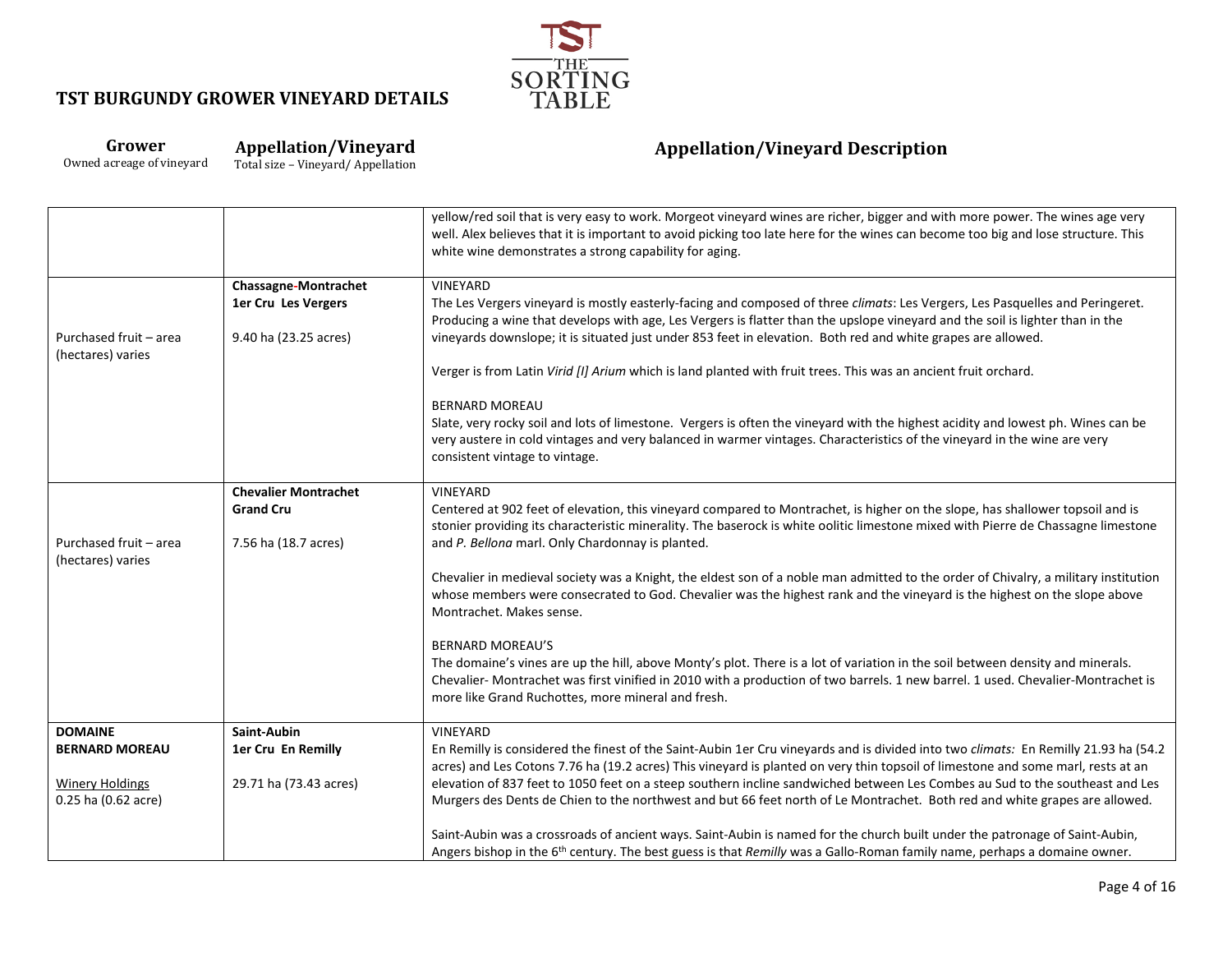

## **Grower**

┯

Owned acreage of vineyard

**Appellation/Vineyard** Total size – Vineyard/ Appellation

| Purchased fruit - area<br>(hectares) varies                          | Volnay<br><b>1er Cru Caillerets</b><br>14.32 ha (35.4 acres) | <b>VINEYARD</b><br>Caillerets is right at the 820 foot "sweet spot" in elevation and is divided into three climats: Caillerets-Dessus 9.06 ha (22.4<br>acres); En Cailleret 2.87 ha (7.1 acres); and Clos des Soixante Ouvrées in Caillerets-Dessus 2.38 ha (5.9 acres). Vineyard soil is<br>mostly oolitic limestone (limestone made up of oolites, small rounded particles) and marl (mixture of clay with calcium<br>carbonate.) As the name Cailleret implies, small stones are prevalent in the vineyard and they reflect heat and facilitate good<br>drainage. Only Pinot Noir is planted.                                                                                                     |
|----------------------------------------------------------------------|--------------------------------------------------------------|------------------------------------------------------------------------------------------------------------------------------------------------------------------------------------------------------------------------------------------------------------------------------------------------------------------------------------------------------------------------------------------------------------------------------------------------------------------------------------------------------------------------------------------------------------------------------------------------------------------------------------------------------------------------------------------------------|
|                                                                      |                                                              | Caillerets is derived from Caille, Caillou "pebble".                                                                                                                                                                                                                                                                                                                                                                                                                                                                                                                                                                                                                                                 |
|                                                                      |                                                              | <b>BERNARD MOREAU</b><br>Wines from Caillerets display a deep rich aroma and minerality in flavor. Only 5 barrels are produced.                                                                                                                                                                                                                                                                                                                                                                                                                                                                                                                                                                      |
|                                                                      | Volnay                                                       | VINEYARD                                                                                                                                                                                                                                                                                                                                                                                                                                                                                                                                                                                                                                                                                             |
|                                                                      | 1er Cru Clos de Chênes                                       | Clos de Chênes is the largest Premier Cru of Volnay and is situated from an elevation of 918 to 1050 feet. This vineyard is often<br>thought to be the best example of Volnay, however there is a divergence between the higher and lower areas which are bisected                                                                                                                                                                                                                                                                                                                                                                                                                                   |
| Purchased fruit - area<br>(hectares) varies                          | 15.41 ha (38.1 acres)                                        | by the road D 973. Only Pinot Noir is planted.                                                                                                                                                                                                                                                                                                                                                                                                                                                                                                                                                                                                                                                       |
|                                                                      |                                                              | Chênes means oak. Before vines, this was a place of oak trees.                                                                                                                                                                                                                                                                                                                                                                                                                                                                                                                                                                                                                                       |
|                                                                      |                                                              | <b>BERNARD MOREAU'S</b><br>The vines grow on clay and limestone at a higher altitude than Caillerets or Santenots. Clos des Chênes is one of the more<br>masculine parcels in Volnay. There is more structure to the wines. More than 1/3 of this wine is fermented whole cluster. Only 2<br>barrels are produced.                                                                                                                                                                                                                                                                                                                                                                                   |
| <b>DOMAINE</b>                                                       | Volnay                                                       | VINEYARD                                                                                                                                                                                                                                                                                                                                                                                                                                                                                                                                                                                                                                                                                             |
| <b>BERNARD MOREAU</b><br>Purchased fruit - area<br>(hectares) varies | <b>1er Cru Santenots</b><br>29.05 ha (71.8 acres)            | Situated from about 720 to 918 feet in elevation, Volnay Santenots is made up of six climats: Les Plures 10.44 ha (25.8 acres);<br>Les Santenots Blancs 2.91 ha (7.2 acres); Les Santenots du Milieu 6.79 ha (16.8 acres); Clos des Santenots 1.21 ha (3 acres) and<br>Les Santenots Dessous 7.64 ha (18.9 acres). The vineyard is actually located in Meursault but has been permitted to label its wine<br>Volnay-Santenots as the vineyard is more similar to Volnay. However, Santenots has more clay in its soil than is typical for<br>Volnay, making for wines that age well and are described as full-bodied with developed texture and without high tannins. Only<br>Pinot Noir is planted. |
|                                                                      |                                                              | Otton I, the King of Germania, who had decided to restore the crown of Charlemagne by defeating many enemies, was crowned<br>Emperor of the Holy Empire of Romans and Germania in 962. The use of the term Cortun by the Citeaux Abbey and a quotation<br>in 1483, Clos de Courthon, lead to the ancient form CORT-IS OTTON I "the royal domain of Otton". Sometime around 937 Otton I<br>acquired the Aloxe Domaine that still bears his name.                                                                                                                                                                                                                                                      |
|                                                                      |                                                              | <b>BERNARD MOREAU</b>                                                                                                                                                                                                                                                                                                                                                                                                                                                                                                                                                                                                                                                                                |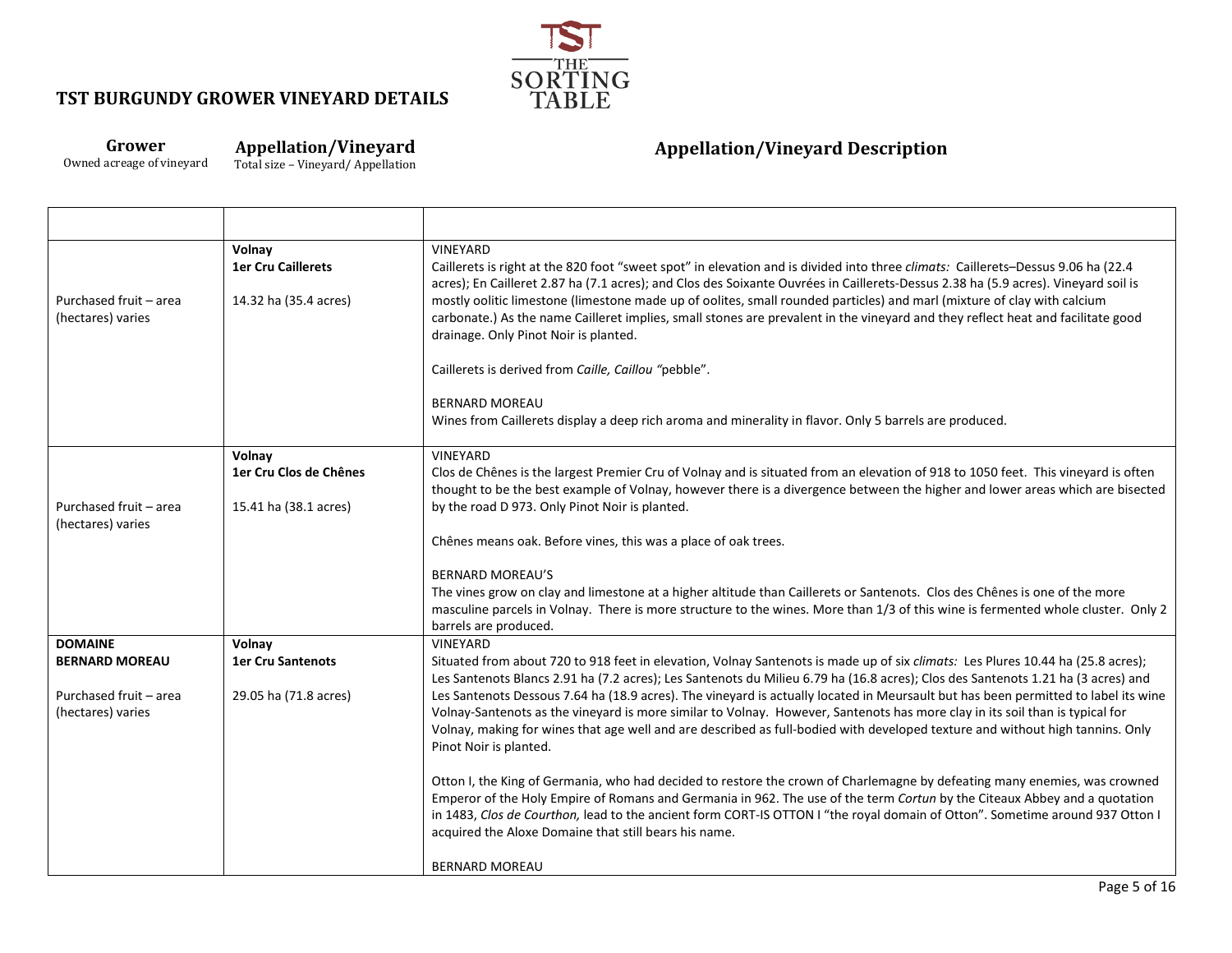

### **Grower** Owned acreage of vineyard

**Appellation/Vineyard** Total size – Vineyard/ Appellation

|                                           |                                                                  | This wine comes from the Les Plures vineyard, which is in the south part of Volnay; it gives a rich and velvety nose. Alex did use<br>100% new wood, but has reduced oak to only 60%, with 30% of it new. He does a tiny bit of whole cluster, which adds some<br>spicy notes. Only 5 barrels are produced.                                                                                                                                                                                                                                                                                                                                                                                                                                                      |
|-------------------------------------------|------------------------------------------------------------------|------------------------------------------------------------------------------------------------------------------------------------------------------------------------------------------------------------------------------------------------------------------------------------------------------------------------------------------------------------------------------------------------------------------------------------------------------------------------------------------------------------------------------------------------------------------------------------------------------------------------------------------------------------------------------------------------------------------------------------------------------------------|
|                                           |                                                                  |                                                                                                                                                                                                                                                                                                                                                                                                                                                                                                                                                                                                                                                                                                                                                                  |
| <b>Winery Holdings</b><br>Leased vineyard | Corton-Charlemagne<br><b>Grand Cru</b><br>17.25 ha (42.65 acres) | VINEYARD<br>Designation as a Grand Cru if white grapes are grown, the vineyard is located on the hill of Corton. Half of the appellation lies<br>within the En Charlemagne and Le Charlemagne vineyards. Seven other vineyards may also be sold as Corton-Charlemagne, Les<br>Pougets, Les Languettes, Le Corton, Les Renardes, Basses Mourottes, Hautes Mourottes and Le Rognet et Corton. Soils are clay-<br>limestone. Only Chardonnay is planted.                                                                                                                                                                                                                                                                                                            |
|                                           |                                                                  | The famed Charlemagne, who conquered an immense territory from the Pyrenees to the Baltic Sea through Italy was crowned<br>Emperor of Romans in 800 AD. In 775 he offered vines to the Canons of the Collegiate Church of Saint-Andoche in Saulieu. These<br>vines were very near what is now known as Le Corton. Otton I, the King of Germania who had decided to restore the crown of<br>Charlemagne by defeating many enemies, was crowned Emperor of the Holy Empire of Romans and Germania in 962. The use of<br>the term Cortun by the Citeaux Abbey and a quotation in 1483, Clos de Courthon, lead to the ancient form CORT-IS OTTON I "the<br>royal domain of Otton". Sometime around 937 Otton I acquired the Aloxe Domaine that still bears his name. |
|                                           |                                                                  | <b>BERNARD DUGAT-PY</b><br>The Dugat-Py portion of the Corton-Charlemagne vineyard on the hillside in Pernand-Vergelesses is made up of 45 year old vines<br>located at about 924 feet in elevation, center mid-slope in the heart of the vineyard and a little higher. Yields are generally 34<br>hectoliters per hectare. Annual production is 900-1200 bottles. The vines have only been treated with organic preparations.<br>Traditional vinification is used. The wine sees 18 to 20 months ageing in 100% new oak casks. Bottled non-filtered.                                                                                                                                                                                                            |
|                                           |                                                                  |                                                                                                                                                                                                                                                                                                                                                                                                                                                                                                                                                                                                                                                                                                                                                                  |
| <b>DOMAINE DUJAC</b>                      | Morey-Saint-Denis                                                | Not long after purchasing vineyards in the late 1960s and releasing his<br>first wines in the early 1970s Jacques Seysses became an international<br>icon. His ability to coax the utmost flavor and texture from his grapes set<br><b>CLOS DE LA ROCHE</b><br>him apart from his Burgundian brethren. Jacques respect for the terroir<br><b>GRAND CRU</b><br>of the Côte d'Or is still on display in his viticultural practices and<br><b>DOMAINE DUJAC</b><br><b>DOMAINE DUJAC</b><br>innovative winemaking methods. Dujac wines are more than just<br>varietally correct - they are intimate travelogues of some of the most<br>celebrated sites on earth.                                                                                                    |
|                                           | <b>Bonnes Mares</b>                                              | VINEYARD                                                                                                                                                                                                                                                                                                                                                                                                                                                                                                                                                                                                                                                                                                                                                         |
|                                           | <b>Grand Cru</b>                                                 | This vineyard almost evenly straddles the 919 foot elevation demarcation line and is located just south and adjacent to the Clos                                                                                                                                                                                                                                                                                                                                                                                                                                                                                                                                                                                                                                 |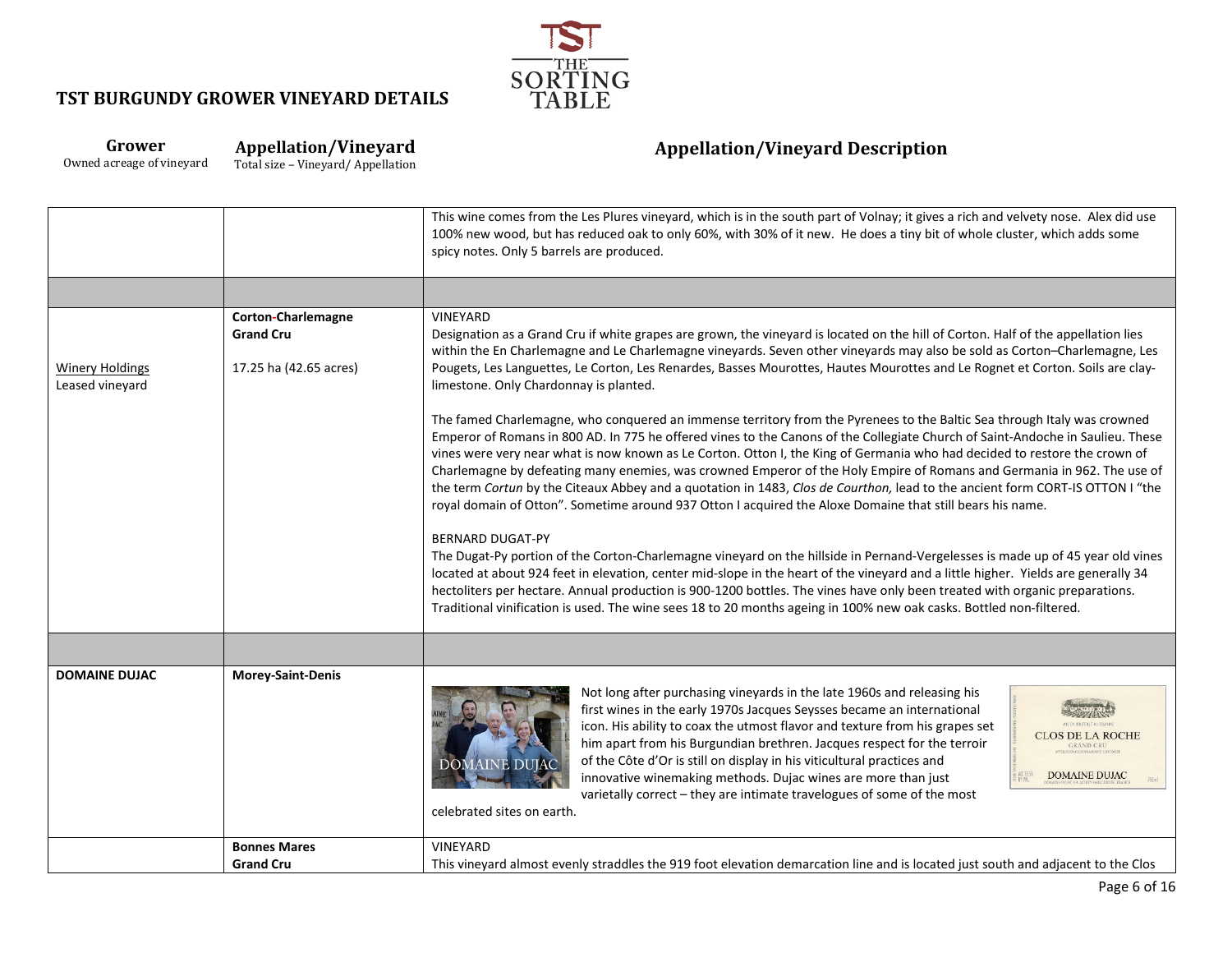

### **Grower** Owned acreage of vineyard

**Appellation/Vineyard**

Total size – Vineyard/ Appellation

| <b>Winery Holdings</b><br>0.59 ha (1.46 acres) | 15.05 ha (37.2 acres)    | de Tart vineyard in the Morey-St-Denis appellation. Bonnes Mares is a climat. It is one of 5 Grand Cru vineyards in the<br>appellation. Only Pinot Noir is planted.                                                                                                                                                                                                                                                       |
|------------------------------------------------|--------------------------|---------------------------------------------------------------------------------------------------------------------------------------------------------------------------------------------------------------------------------------------------------------------------------------------------------------------------------------------------------------------------------------------------------------------------|
|                                                |                          | It is impossible to pin down the derivation of the climat Bonnes Mares. Is it bonnemarre referring to the ancient French marre<br>"vineyard worker's tool, a curved shovel"? Is it a bas-relief of the Mother goddesses that the Gauls used to worship? Is it for the<br>good Cistercian nuns? Or perhaps, could it come from a formerly famous vineyard of the Dukes of Burgundy in Dijon named<br>Bonne Mère? You pick. |
| <b>DOMAINE DUJAC</b>                           | <b>Chambertin</b>        | <b>VINEYARD</b>                                                                                                                                                                                                                                                                                                                                                                                                           |
|                                                | <b>Grand Cru</b>         | Chambertin and Chambertin-Clos de Bèze are adjoining vineyards situated primarily above 853 feet in elevation. Chambertin is<br>located between the Latriicè and Clos de Bèze vineyards and above Aux Charmes on Route des Grands Crus in the Gevrey-                                                                                                                                                                     |
| <b>Winery Holdings</b>                         | Chambertin               | Chambertin appellation. Chambertin is both a single climat and lieu-dit. Only Pinot Noir is planted.                                                                                                                                                                                                                                                                                                                      |
| 0.73 ha (1.83 acres)                           | 12.9 ha (31.9 acres)     |                                                                                                                                                                                                                                                                                                                                                                                                                           |
| includes<br>0.50 ha (1.24 acres)               | Chambertin-Clos de Bèze  | In 1219 this was called Campo Bertuyn "le champ de Bertuyn". The Cannons of Saint Mammès Catherdral in Langres called it<br>Champ Bertin. Champ "field" in ancient French. Bertin is Germanic "Bert's son". This is the most ancient plot (climat) name in                                                                                                                                                                |
| Chambertin                                     | 15.41 ha (38.1 acres)    | Burgundy. Finally, it became known by the sole name of its owner and called Chambertin.                                                                                                                                                                                                                                                                                                                                   |
| 0.23 ha (0.59 acre)                            |                          |                                                                                                                                                                                                                                                                                                                                                                                                                           |
| Chambertin-Clos de Bèze                        |                          | <b>DOMAINE DUJAC</b>                                                                                                                                                                                                                                                                                                                                                                                                      |
|                                                |                          | These two vineyards are acknowledged as the "regal pair" of the Gevery-Chambertin village. Burgundian law permits wine made<br>from Chambertin-Clos de Bèze to be labelled as Chambertin which is convenient for a vigneron like Dujac who owns vines in both<br>vineyards.                                                                                                                                               |
|                                                | <b>Chambolle-Musigny</b> | VINEYARD                                                                                                                                                                                                                                                                                                                                                                                                                  |
|                                                |                          | Chambolle-Musigny is an appellations controlees (AOC) that is located between 5 other AOC's: Morey St. Denis to the north,                                                                                                                                                                                                                                                                                                |
| <b>Winery Holdings</b>                         | 94 ha (232 acres)        | Nuits-Saint-Georges to the southwest, Flagey Echezeaux to the south, Vougeot to the southeast and Gilly Les Citeaux to the east.                                                                                                                                                                                                                                                                                          |
| 0.64 ha (1.58 acres)                           | village vineyards        | It is home to 2 Grand Cru vineyards, 24 Premier Cru Climats and 38 AOC Climats. Only Pinot Noir is planted.                                                                                                                                                                                                                                                                                                               |
|                                                |                          | The Gallic Cambo "river bend" is the source of the village name Cambola, which between 1112 and 1119 designated this village.                                                                                                                                                                                                                                                                                             |
|                                                |                          | Chambolle owes its name to its position in the bend of a river at the end of the Combe d'Ambin called de Chamboeuf. Musigny,                                                                                                                                                                                                                                                                                              |
|                                                |                          | one of the Grand Cru climates of the village, was amended to the name in 1874.                                                                                                                                                                                                                                                                                                                                            |
|                                                | <b>Chambolle-Musigny</b> | VINEYARD                                                                                                                                                                                                                                                                                                                                                                                                                  |
|                                                | 1er Cru Les Gruenchers   | Chambolle-Musigny Les Gruenchers is surrounded by 4 vineyards: Les Lavrottes to the north, Les Noirots to the north east, Les                                                                                                                                                                                                                                                                                             |
|                                                |                          | Groseilles to the east and Les Chatelots to the south. The vineyard lies at an elevation of about 886 feet. It is one of 24 Premier                                                                                                                                                                                                                                                                                       |
| <b>Winery Holdings</b>                         | 2.83 ha (7 acres)        | Cru Climats. Only Pinot Noir is planted.<br>Gruencher is a Burgundian dialect word derived from the 12 <sup>th</sup> century Grève which comes from Latin Grava "small stone, gravel,                                                                                                                                                                                                                                     |
| 0.33 ha (0.82 acre)                            |                          | little stones, fine scree, sandy soil". In Burgundy, the grèves are scree-covered lands formed with sand, gravel and crumbly                                                                                                                                                                                                                                                                                              |
|                                                |                          | stones.                                                                                                                                                                                                                                                                                                                                                                                                                   |
|                                                |                          |                                                                                                                                                                                                                                                                                                                                                                                                                           |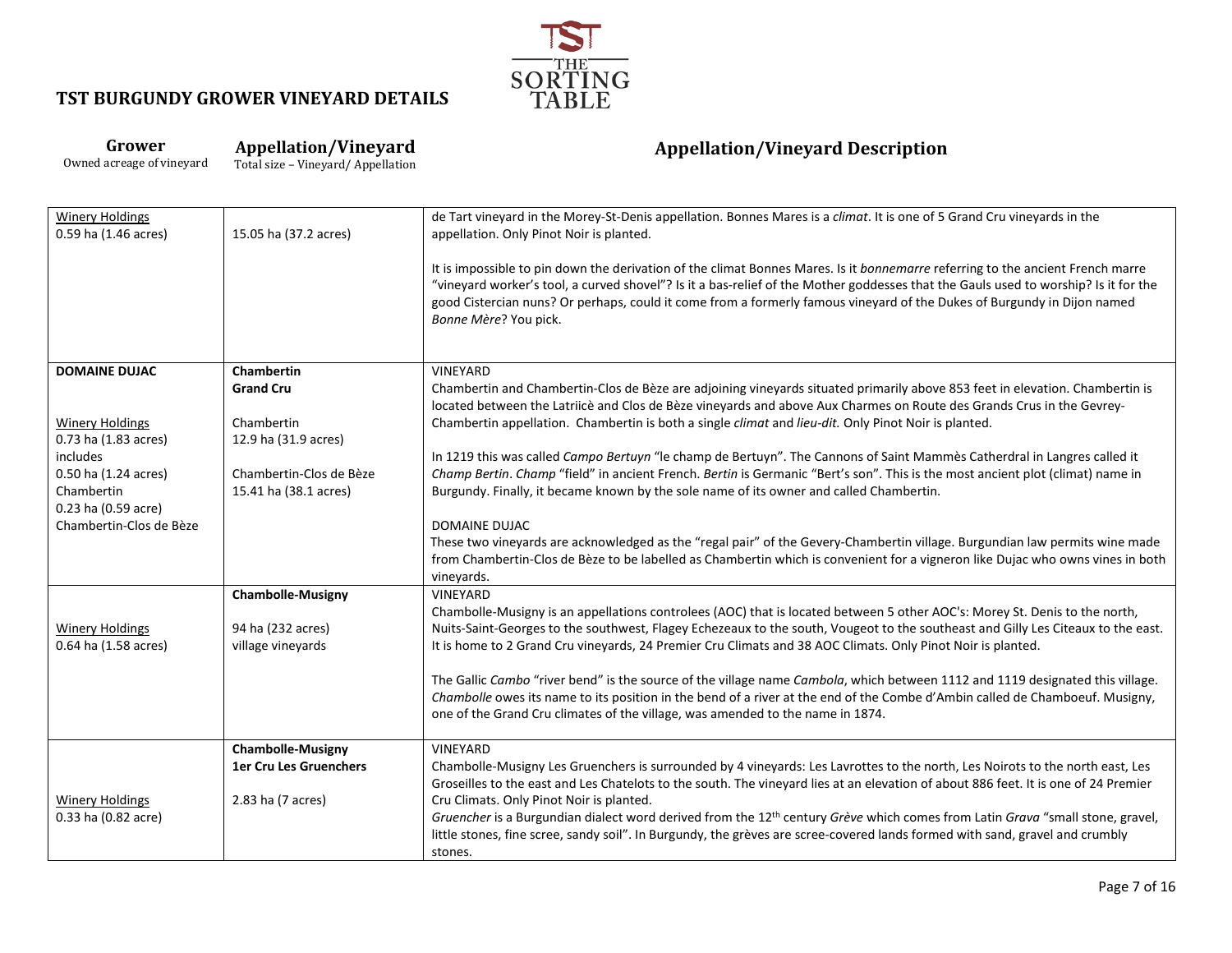

### **Grower** Owned acreage of vineyard

**Appellation/Vineyard**

Total size – Vineyard/ Appellation

┯

| <b>Winery Holdings</b><br>0.7 ha (1.73 acres) includes:<br>0.31 ha (0.77 acre) Charms<br>0.38 ha (0.96 acre)<br>Mazoyères | <b>Charmes-Chambertin</b><br><b>Grand Cru</b><br>12.22 ha (30.2 acres) Charms<br>18.61 ha (46 acres) Mazoyères | VINEYARD<br>In the Gevrey-Chambertin appellation, laying down the hill and to the east of the Grand Crus Latricières-Chambertin, and<br>Chambertin, and the Premier Cru Aux Combottes, are the vineyards of Charmes-Chambertin or Mazoyères-Chambertin. The<br>wines from these adjoining vineyards can be labeled either Charmes-Chambertin or Mazoyères-Chambertin. Most producers use<br>Charmes. It is one of 9 Grand Cru vineyards in the appellation. Only Pinot Noir is planted.<br>Charme(s) is used to designate "vegetation plateau, fallow or uncultivated land". At some time in the past, this Grand Cru climat<br>sitting next to Chambertin was unplanted.<br>DOMAINE DUJAC<br>The fruit for this wine comes from vineyard parcels that lie approximately 886 feet to 919 feet in elevation in Mazoyères-<br>Chambertin and the upper portion of Charms. Grapes are sourced from two adjoining climats: Aux Charmes and Mazoyères ou                                                                                                                                 |
|---------------------------------------------------------------------------------------------------------------------------|----------------------------------------------------------------------------------------------------------------|-------------------------------------------------------------------------------------------------------------------------------------------------------------------------------------------------------------------------------------------------------------------------------------------------------------------------------------------------------------------------------------------------------------------------------------------------------------------------------------------------------------------------------------------------------------------------------------------------------------------------------------------------------------------------------------------------------------------------------------------------------------------------------------------------------------------------------------------------------------------------------------------------------------------------------------------------------------------------------------------------------------------------------------------------------------------------------------|
|                                                                                                                           |                                                                                                                | Charmes. The vines have been organically farmed since 2001.                                                                                                                                                                                                                                                                                                                                                                                                                                                                                                                                                                                                                                                                                                                                                                                                                                                                                                                                                                                                                         |
| <b>DOMAINE DUJAC</b><br><b>Winery Holdings</b><br>1.95 ha (4.82 acres)                                                    | Clos de la Roche<br><b>Grand Cru</b><br>16.91 ha (41.8 acres)                                                  | VINEYARD<br>In the Morey-Saint-Denis appellation, Clos de la Roche sits at the northern end of Morey-Saint-Denis touching the line with<br>Gevrey-Chambertin. Clos de la Roche vineyard is split above and below the 919 foot elevation line and above the Route des<br>Grands Crus. It is divided among eight climats: Les Genavrières 0.89 ha (2.2 acres); Monts Luisants* 3.72 ha (9.2 acres); Clos de la<br>Roche* 4.53 ha (11.2 acres); Les Mochamps 2.54 ha (6.3 acres); Les Froichots* 0.64 ha (1.6 acres); Les Fremières* 2.26 ha (5.6<br>acres); Les Chabiots* 2.14 ha (5.3 acres); and Les Chaffots 0.06 ha (0.17 acres). It is one of 5 Grand Cru vineyards in the<br>appellation. Only Pinot Noir is planted.<br>Roche "rock". Named for the presence of rocks that show on the surface of this soil.<br><b>DOMAINE DUJAC</b><br>* denotes the five climats in which Dujac owns vines. The vines have been organically farmed since 2001. A very long-lived wine,<br>this wine comes into its own demonstrating its character after at least ten years of bottle aging. |
| <b>Winery Holdings</b><br>1.46 ha (3.63 acres)                                                                            | <b>Clos Saint-Denis</b><br><b>Grand Cru</b><br>6.63 ha (16.4 acres)                                            | <b>VINEYARD</b><br>In the Morey-Saint-Denis appellation, Clos Saint-Denis is sandwiched between Clos de la Roche to the north and Clos des<br>Lambrays to the south. The Clos Saint-Denis vineyard is divided among four Lieux-dits: Clos Saint Denis 2.18 ha (5.4 acres);<br>Calouere 1.29 ha (3.2 acres); Les Chaffots 1.33 ha (3.3 acres) and Maison Brulee 1.82 ha (4.5 acres) and is centered at about 951<br>feet in elevation. It is one of 5 Grand Cru vineyards in the appellation. Only Pinot Noir is planted.<br>Around 1015, Lord Humbert de Vergy, a rich landowner, took holy orders and later became the Bishop of Paris. In 1023, he                                                                                                                                                                                                                                                                                                                                                                                                                                |
|                                                                                                                           |                                                                                                                | founded a Canons Chapter in his castle in Vergy where he had a little church built in honor of Saint Denis, the first bishop of Paris.<br>In 1609, the Canons were granted by Nuits-Saint-Georges to build constructions in the surroundings of the Notre-Dame Chapel.                                                                                                                                                                                                                                                                                                                                                                                                                                                                                                                                                                                                                                                                                                                                                                                                              |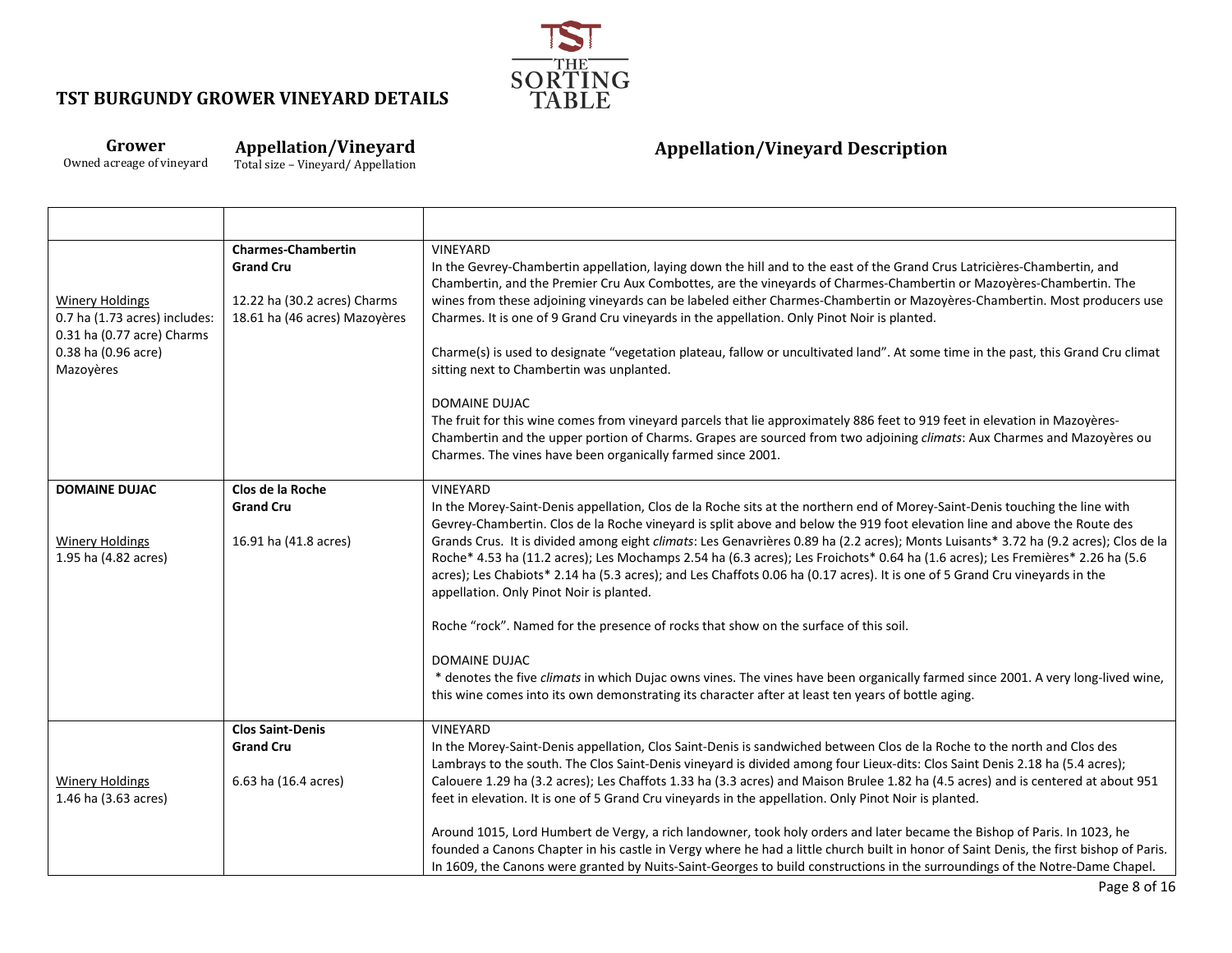

#### **Grower** Owned acreage of vineyard **Appellation/Vineyard** Total size – Vineyard/ Appellation

|                                               |                          | They constructed Clos Saint-Denis.<br><b>DOMAINE DUJAC</b><br>The vines have been organically farmed since 2001. Upon opening, this wine is characterized by lavish fruit but has the capability<br>of aging quite well.                                                                                                                    |
|-----------------------------------------------|--------------------------|---------------------------------------------------------------------------------------------------------------------------------------------------------------------------------------------------------------------------------------------------------------------------------------------------------------------------------------------|
|                                               |                          |                                                                                                                                                                                                                                                                                                                                             |
| <b>DOMAINE DUJAC</b>                          | Echezéaux                | <b>VINEYARD</b>                                                                                                                                                                                                                                                                                                                             |
|                                               | <b>Grand Cru</b>         | In the Flagey-Echézeaux appellation, the 93 acres of Echezéaux is divided among 11 climats: Les Treux; Clos Saint-Denis; Les                                                                                                                                                                                                                |
| <b>Winery Holdings</b>                        | 37.67 ha (93.1 acres)    | Cruots ou Vignes Blanches; Les Loachausses; Echezéaux du Dessus; Les Rouges du Bas; Les Beaux Monts Bas; Les Champs<br>Traversins; Les Poulaillères; En Oreveaux; and Les Quartiers de Nuits. It is one of 2 Grand Cru vineyards in the appellation. Only                                                                                   |
| 0.69 ha (1.71 acres)                          |                          | Pinot Noir is planted.                                                                                                                                                                                                                                                                                                                      |
|                                               |                          | Echezéaux, Mazoyères, and Cheuseaux all evoke buildings that were already in ruins when their climat names were created.                                                                                                                                                                                                                    |
|                                               |                          | <b>DOMAINE DUJAC</b>                                                                                                                                                                                                                                                                                                                        |
|                                               |                          | Dujac's holding is one block in the Champs Traversins vineyard which is situated at about 919 feet of elevation on an eastern<br>facing slope. The vineyard features thin soils of sand and marl over hard rock. The vines have been organically farmed since 2001<br>and create an Echezéaux known for its delicate yet refined character. |
|                                               | Gevrey-Chambertin        | VINEYARD                                                                                                                                                                                                                                                                                                                                    |
|                                               | 1er Cru aux Combottes    | This vineyard is situated just below 919 feet of elevation and adjacent to the Grand Cru vineyards of Latricières and Mazoyères<br>ou Charmes. The vineyard's somewhat heavier soil retains moisture compared to the neighboring Grand Crus, but it enjoys                                                                                  |
| <b>Winery Holdings</b>                        | 4.57 ha (11.3 acres)     | longer sun exposure. Only Pinot Noir is planted.                                                                                                                                                                                                                                                                                            |
| 1.16 ha (2.87 acres)                          |                          | Combottes is the diminutive of Combe, from 12 <sup>th</sup> century Gallic Cumba "hollow, valley". This parcel lies at the end of the Grisard<br>Combe.                                                                                                                                                                                     |
|                                               |                          | <b>DOMAINE DUJAC</b>                                                                                                                                                                                                                                                                                                                        |
|                                               |                          | The vines have been organically farmed since 2001. This wine brings forth a spicy property in addition to dynamic fruit.                                                                                                                                                                                                                    |
|                                               | <b>Morey-Saint-Denis</b> | <b>VINEYARD</b>                                                                                                                                                                                                                                                                                                                             |
|                                               | 1er Cru                  | There are 20 Premier Cru Climats in Morey-Saint-Denis. All grow both red and white grapes.                                                                                                                                                                                                                                                  |
| <b>Winery Holdings</b><br>0.78ha (1.95 acres) | 44.2 ha (109.17)         | In the 12th century, Morey-Saint-Denis was known as Villa Mirriaca, perhaps the home of a Gallo-Roman named Murricius. Being<br>on the Roman Way from Dijon to Nuits-Saint-Georges, this villa was strongly Romanized. Another interpretation of Mirriaca is                                                                                |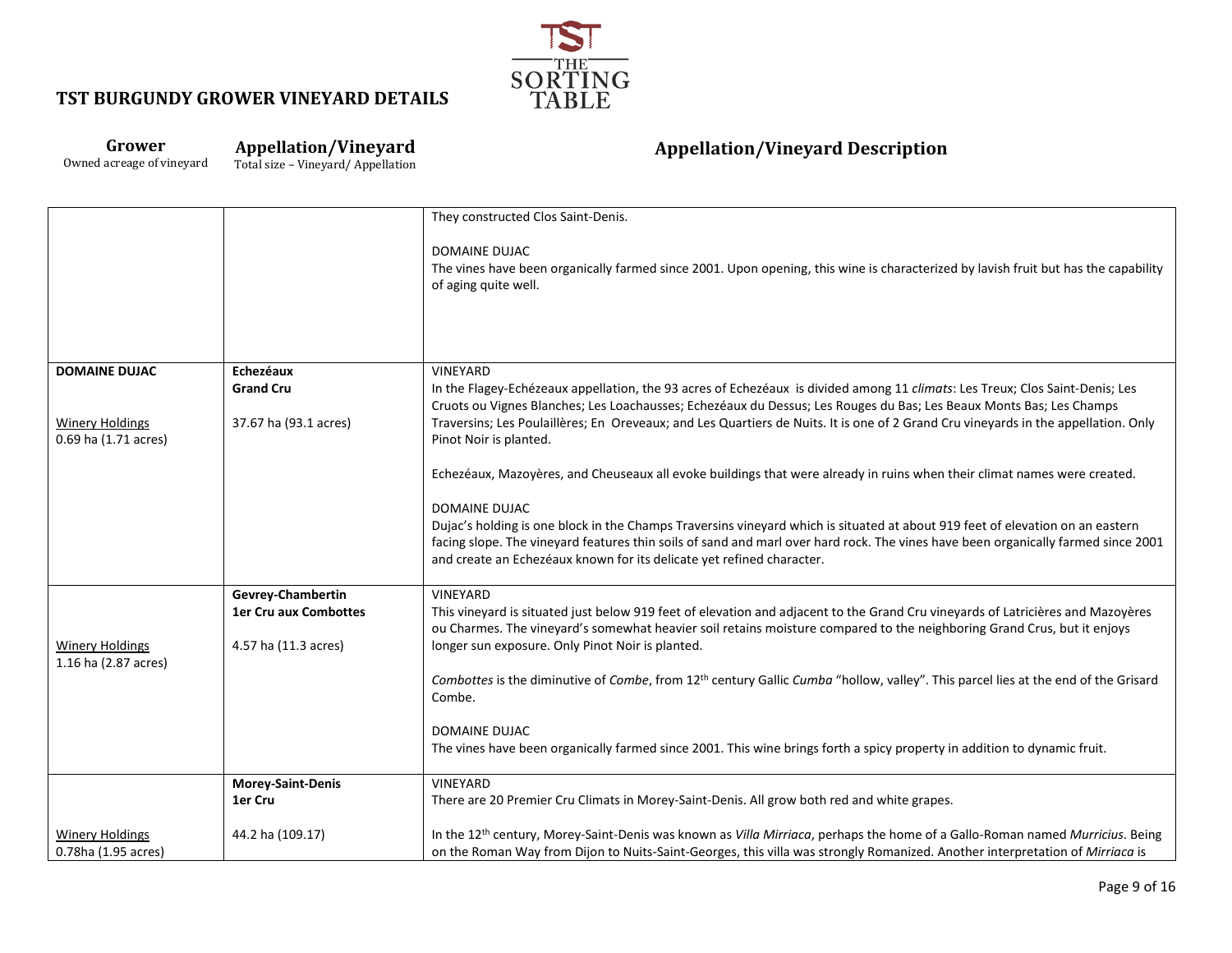

| Grower                    | <b>Appellation/Vineyard</b>       |
|---------------------------|-----------------------------------|
| Owned acreage of vineyard | Total size - Vineyard/Appellation |

|                        |                                     | that it derives from common Latin Murrum "muzzle, hillock" which designates an accumulation of debris dragged, then<br>abandoned by the glaciers. Another possibility is that Morey was named for rounded mounds of glacier debris in the Morey<br>Heights. In 1927, the commune appended its name to include one of its Grand Cru climats, (Clos) Saint-Denis.<br><b>DOMAINE DUJAC</b><br>The vines of Domaine Dujac have been organically farmed since 2001. |
|------------------------|-------------------------------------|----------------------------------------------------------------------------------------------------------------------------------------------------------------------------------------------------------------------------------------------------------------------------------------------------------------------------------------------------------------------------------------------------------------------------------------------------------------|
| <b>DOMAINE DUJAC</b>   | Morey-Saint-Denis 1er Cru           | VINEYARD                                                                                                                                                                                                                                                                                                                                                                                                                                                       |
|                        | <b>Blanc</b>                        | Home to 5 Grand Cru vineyards, 20 Premier Cru Climats and 26 AOC Lieux-dits. Grand Cru vineyards grow only red grapes.                                                                                                                                                                                                                                                                                                                                         |
| <b>Winery Holdings</b> |                                     | Premier Cru and AOC vineyards grow both red and white grapes.                                                                                                                                                                                                                                                                                                                                                                                                  |
| 0.65 ha (1.63 acres)   | 64.08 ha (158.3 acres)              |                                                                                                                                                                                                                                                                                                                                                                                                                                                                |
|                        |                                     | DOMAINE DUJAC                                                                                                                                                                                                                                                                                                                                                                                                                                                  |
|                        |                                     | The vines of Domaine Dujac have been organically farmed since 2001.                                                                                                                                                                                                                                                                                                                                                                                            |
|                        | <b>Morey-Saint-Denis</b>            | <b>VINEYARD</b>                                                                                                                                                                                                                                                                                                                                                                                                                                                |
|                        | <b>1er Cru Monts Luisants Blanc</b> | This vineyard is located primarily between 984 feet and 1115 feet in elevation, up the hill and adjacent to Clos de la Roche and to                                                                                                                                                                                                                                                                                                                            |
|                        |                                     | the north of Les Genavrières.                                                                                                                                                                                                                                                                                                                                                                                                                                  |
| <b>Winery Holdings</b> | 2.19 ha (5.41 acres)                |                                                                                                                                                                                                                                                                                                                                                                                                                                                                |
| 0.6 ha (1.48 acres)    |                                     | One theory of the origin of the name Monts Luisants goes like this: It is said by the locals that the leaves of the vine are very                                                                                                                                                                                                                                                                                                                              |
|                        |                                     | yellow and never turn red in autumn. Late in the evening the sun shines through the canopy illuminating the area brightly. This<br>could explain the word Luisants, present participle of the verb Luire, from Latin Lucere "gleam, shine, light".                                                                                                                                                                                                             |
|                        |                                     | <b>DOMAINE DUJAC</b>                                                                                                                                                                                                                                                                                                                                                                                                                                           |
|                        |                                     | Dujac has produced this wine since 2003 from Chardonnay grapes and the vines are organically farmed.                                                                                                                                                                                                                                                                                                                                                           |
|                        |                                     |                                                                                                                                                                                                                                                                                                                                                                                                                                                                |
|                        | <b>Puligny Montrachet Blanc 1er</b> | <b>VINEYARD</b>                                                                                                                                                                                                                                                                                                                                                                                                                                                |
|                        | <b>Cru Les Combettes</b>            | The Les Combettes vineyard, both a lieux-dits and a climat, lies next to Champ Canet to the northwest, Les Referts to the east                                                                                                                                                                                                                                                                                                                                 |
|                        |                                     | and on the northeast, adjacent to Meaursault Perrières and Charms; exhibiting the plumpness of Meaursault and the mineral                                                                                                                                                                                                                                                                                                                                      |
| <b>Winery Holdings</b> | 6 ha (14.8 acres)                   | qualities of Puligny. The vineyard is at an elevation of 804 feet to 863 feet on clay & limestone soils. Vines are grown on a convex                                                                                                                                                                                                                                                                                                                           |
| 0.62 ha (1.5 acres)    |                                     | hump providing a mid-slope richness in the soil.                                                                                                                                                                                                                                                                                                                                                                                                               |
|                        | <b>Puligny Montrachet Blanc 1er</b> | VINEYARD                                                                                                                                                                                                                                                                                                                                                                                                                                                       |
|                        | <b>Cru Les Folatieres</b>           | The Puligny Montrachet appelation is in the Côte de Beaune, known for the greatest of the Burgandian whites in and around the                                                                                                                                                                                                                                                                                                                                  |
|                        |                                     | Montrachet vineyard. The Les Folatieres vineyard sits between 820 feet to 985 feet of elevation on clay &                                                                                                                                                                                                                                                                                                                                                      |
| <b>Winery Holdings</b> | 13 ha (32 acres)                    | limestone. The vineyard is divided into four climats: Ez Folatieres, En la Richarde, Peux Bois and Au Chaniot.                                                                                                                                                                                                                                                                                                                                                 |
| 1.17 ha (2.84 acres)   |                                     |                                                                                                                                                                                                                                                                                                                                                                                                                                                                |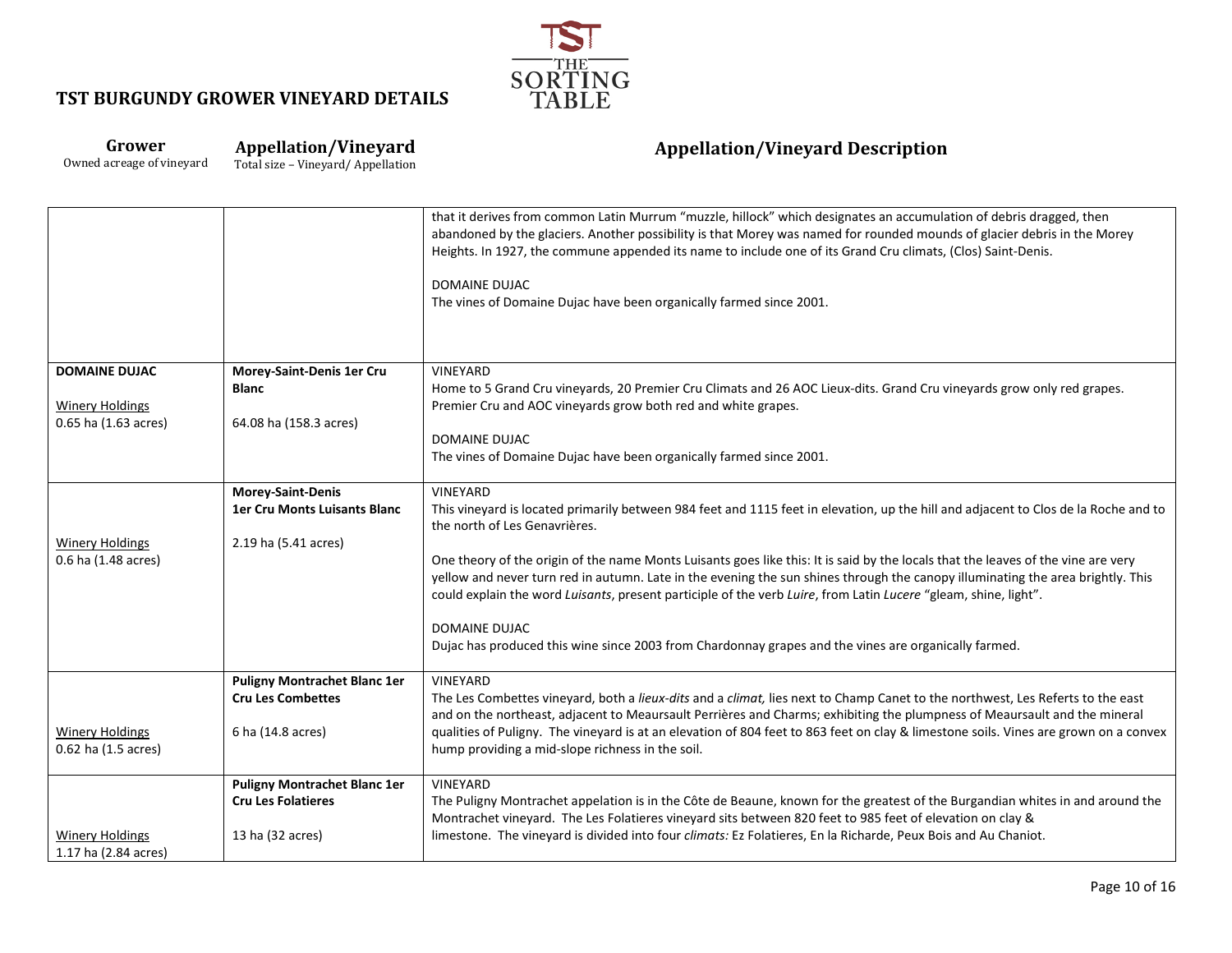

# **Grower**

Owned acreage of vineyard

**Appellation/Vineyard** Total size – Vineyard/ Appellation

|                        |                                | One suggestion is that the name is derived from folles-terres, crazy earth, created when hard driving rain erodes the soil.                                                                                                                                                      |
|------------------------|--------------------------------|----------------------------------------------------------------------------------------------------------------------------------------------------------------------------------------------------------------------------------------------------------------------------------|
|                        |                                | Another suggestion is that Folatières is where folletes, patches of misty fog or ghostly forms collect.                                                                                                                                                                          |
|                        |                                | Made from organically farmed Chardonnay grapes.                                                                                                                                                                                                                                  |
|                        | <b>Romanée Saint-Vivant</b>    | VINEYARD                                                                                                                                                                                                                                                                         |
|                        | <b>Grand Cru</b>               | In the Vosne-Romanée appellation, Romanée Saint-Vivant is surrounded by Romanée Conti to the west, Les Richebourg to the                                                                                                                                                         |
|                        |                                | north west, Les Souchots to the north, Les Grand Rue to the south and to the east is the town of Vosne-Romanée. Only Pinot                                                                                                                                                       |
| <b>Winery Holdings</b> | 9.43 hectare (23.32 acre)      | Noir is planted.                                                                                                                                                                                                                                                                 |
| 0.17 ha (.42 acre)     |                                |                                                                                                                                                                                                                                                                                  |
|                        |                                | From 894-918, Manassè "the Ancient", count of Chalon, Langres and Beaune, lord of Vergy castle, founded Saint-Vivant abbey on                                                                                                                                                    |
|                        |                                | the heights of Curtil-Vergy, a dozen kilometers from Vosne-Romanée. Saint-Vivant's and other saint's relics were placed in the                                                                                                                                                   |
|                        |                                | abbey. In 1131, the Duke of Burgundy, Hugh 2 <sup>nd</sup> , gave the monks his uncultivated land of Flagey and Vosne. By 1241, vines were<br>planted in Vosne. In 1512, the Saint-Vivant Priory declared its possessions, including Les Cloux vines "Les Cloux de Saint-Viven". |
|                        |                                | The first mention of Romanée was in 1651, an inscription on the Saint-Vivant registers for their two plots of vines at the limit of                                                                                                                                              |
|                        |                                | Vosne. Romanée is from Latin Romain which alludes to antique Roman remnant. These two plots of vines were bought from                                                                                                                                                            |
|                        |                                | André de Crooembourg by Louis-Francois Bourbon, Prince de Conti in 1760. In 1765 the vineyard was named La Romanée de                                                                                                                                                            |
|                        |                                | Saint-Vivant.                                                                                                                                                                                                                                                                    |
|                        |                                |                                                                                                                                                                                                                                                                                  |
|                        | Vosne-Romanée                  | VINEYARD                                                                                                                                                                                                                                                                         |
|                        | <b>1er Cru aux Malconsorts</b> | Planted in 1610 from scrubland at an elevation primarily between 853 and 919 feet. It is boarded by the Grand Crus La Tâche and<br>Les Gaudichots ou la Tâche to the north, 1er Cru Les Chaumes to the East, and to the south by 1er Cru Aux Boudots in Nuits-                   |
|                        | 5.86 ha (14.5 acres)           | Saint-Georges. Only Pinot Noir is planted.                                                                                                                                                                                                                                       |
|                        |                                |                                                                                                                                                                                                                                                                                  |
|                        |                                | In the 630 Bèze Chronicle, the village is mentioned as: Villa que Vaona dicitur "the village that they call Vaona". From the Gallic                                                                                                                                              |
|                        |                                | word Wadna "water" came Vaona. The village was built around a water source called La Fontaine de Vosne. In 1866 the village                                                                                                                                                      |
| <b>Winery Holdings</b> |                                | was allowed to append the name Romanée, an appellation that is found in three Grand Cru climats of the village.                                                                                                                                                                  |
| 1.57 ha (3.88 acres)   |                                |                                                                                                                                                                                                                                                                                  |
|                        |                                | "Mauvais consorts" from Latin Consors "people in a communal estate settlement." Mal "bad." Malconsorts is named for a group<br>of people who had an unfriendly settlement over this property.                                                                                    |
|                        |                                |                                                                                                                                                                                                                                                                                  |
|                        |                                | <b>DOMAINE DUJAC</b>                                                                                                                                                                                                                                                             |
|                        |                                | Purchased from the Thomas-Moillard holdings, the domaine is one of the three largest owners of the vineyard. The vines have                                                                                                                                                      |
|                        |                                | been organically farmed since 2001.                                                                                                                                                                                                                                              |
|                        | Vosne-Romanée                  | VINEYARD                                                                                                                                                                                                                                                                         |
|                        | <b>1er Cru Les Beaux Monts</b> | Located between Vosne-Romanée Premier Crus Les Suchots east, Aux Brûlées south, La Combe Brûlées and Les Hauts Beaux                                                                                                                                                             |
|                        |                                | Monts west and to the north Flagey-Echézeaux Premier Crus Les Beaux Monts Bas and Les Beaux Monts Hauts. Les Beaux Monts                                                                                                                                                         |
| <b>Winery Holdings</b> | 11.37 ha (28.1 acres)          | is divided into four climats: Beaux Monts; Les Hauts Beaux Monts; Les Beaux Monts Bas and Les Beaux Monts Hauts. This                                                                                                                                                            |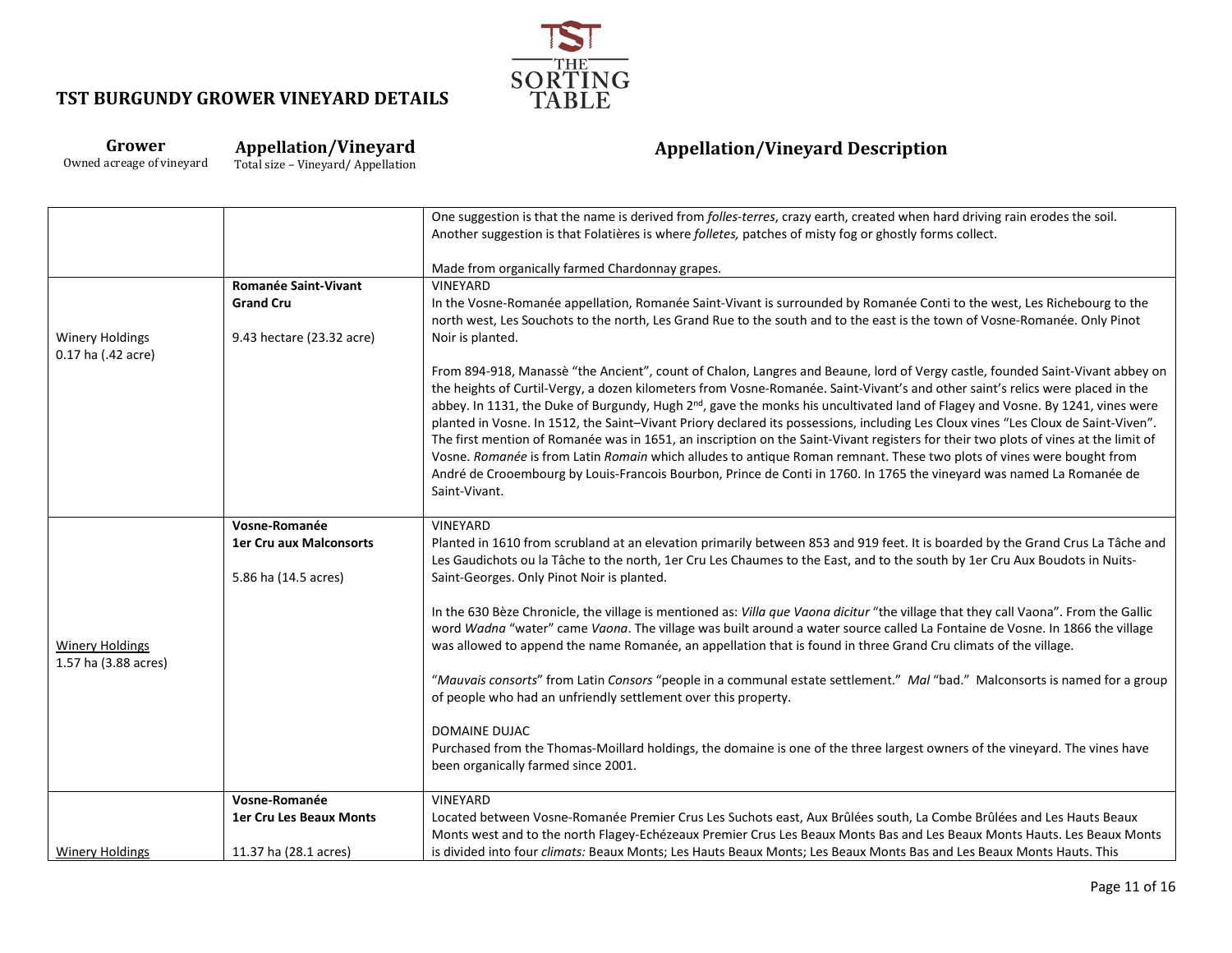

#### **Grower Appellation/Vineyard**

Owned acreage of vineyard

Total size – Vineyard/ Appellation

| 0.72 ha (1.80 acres)         |                              | vineyard straddles the 919 foot elevation line. Only Pinot Noir is planted.                                                                                                                                                                                                                                                                                                                                                                                                                                  |                                                                                                                                                                                                                                                                                                                                                                                                                                                                                                                            |
|------------------------------|------------------------------|--------------------------------------------------------------------------------------------------------------------------------------------------------------------------------------------------------------------------------------------------------------------------------------------------------------------------------------------------------------------------------------------------------------------------------------------------------------------------------------------------------------|----------------------------------------------------------------------------------------------------------------------------------------------------------------------------------------------------------------------------------------------------------------------------------------------------------------------------------------------------------------------------------------------------------------------------------------------------------------------------------------------------------------------------|
|                              |                              | The monks of Citeaux acquired a plot of vine in 1297 named En Baumont. Beaux is from the European root Bal "height" which is<br>connected to the Occitan word Bas "steep rock, cliff". Beaux Monts is the combination of two words that mean the same thing,<br>the height at which the parcel is located.                                                                                                                                                                                                   |                                                                                                                                                                                                                                                                                                                                                                                                                                                                                                                            |
|                              |                              | <b>DOMAINE DUJAC</b><br>The vines have been organically farmed since 2001.                                                                                                                                                                                                                                                                                                                                                                                                                                   |                                                                                                                                                                                                                                                                                                                                                                                                                                                                                                                            |
|                              |                              |                                                                                                                                                                                                                                                                                                                                                                                                                                                                                                              |                                                                                                                                                                                                                                                                                                                                                                                                                                                                                                                            |
|                              |                              |                                                                                                                                                                                                                                                                                                                                                                                                                                                                                                              |                                                                                                                                                                                                                                                                                                                                                                                                                                                                                                                            |
| <b>DUJAC FILS &amp; PÈRE</b> | <b>Chambolle-Musigny</b>     | VINEYARD                                                                                                                                                                                                                                                                                                                                                                                                                                                                                                     |                                                                                                                                                                                                                                                                                                                                                                                                                                                                                                                            |
| Purchased fruit - area       | 93.4 ha (230.7 acres)        | Chambolle-Musigny is an appellations controlees (AOC) that is located between 5 other AOC's: Morey-Saint-Denis to the north,<br>Nuits-Saint-Georges to the south west, Flagey-Echezeaux to the south, Vougeot to the southeast and Gilly Les Citeaux to the                                                                                                                                                                                                                                                  |                                                                                                                                                                                                                                                                                                                                                                                                                                                                                                                            |
| (hectares) varies            | village vineyards            | east. It is home to 2 Grand Cru vineyards, 24 Premier Cru Climats and 38 AOC Lieux-dits. Only Pinot Noir is planted.                                                                                                                                                                                                                                                                                                                                                                                         |                                                                                                                                                                                                                                                                                                                                                                                                                                                                                                                            |
|                              |                              |                                                                                                                                                                                                                                                                                                                                                                                                                                                                                                              |                                                                                                                                                                                                                                                                                                                                                                                                                                                                                                                            |
| <b>DUJAC FILS &amp; PÈRE</b> | Gevrey-Chambertin            | VINEYARD                                                                                                                                                                                                                                                                                                                                                                                                                                                                                                     |                                                                                                                                                                                                                                                                                                                                                                                                                                                                                                                            |
| Purchased fruit - area       | 359.9 ha (889 acres) village | Gevrey-Chambertin is an appellations controlees (AOC) that is located between Brochon to the north and Morey-Saint-Denis to<br>the south. It is home to 9 Grand Cru vineyards, 26 Premier Cru Climats and 58 AOC Lieux-dits. Only Pinot Noir is planted.                                                                                                                                                                                                                                                     |                                                                                                                                                                                                                                                                                                                                                                                                                                                                                                                            |
| (hectares) varies            | vineyards                    |                                                                                                                                                                                                                                                                                                                                                                                                                                                                                                              |                                                                                                                                                                                                                                                                                                                                                                                                                                                                                                                            |
|                              |                              |                                                                                                                                                                                                                                                                                                                                                                                                                                                                                                              |                                                                                                                                                                                                                                                                                                                                                                                                                                                                                                                            |
| <b>DUJAC FILS &amp; PÈRE</b> | Morey-Saint-Denis            | VINEYARD                                                                                                                                                                                                                                                                                                                                                                                                                                                                                                     |                                                                                                                                                                                                                                                                                                                                                                                                                                                                                                                            |
| Purchased fruit - area       | 32.98 ha (81.5 acres)        | Home to 5 Grand Cru vineyards, 20 Premier Cru Climats and 26 AOC Lieux-dits. Grand Cru vineyards grow only red grapes.<br>Premier Cru and AOC vineyards grow both red and white grapes.                                                                                                                                                                                                                                                                                                                      |                                                                                                                                                                                                                                                                                                                                                                                                                                                                                                                            |
| (hectares) varies            | village vineyards            |                                                                                                                                                                                                                                                                                                                                                                                                                                                                                                              |                                                                                                                                                                                                                                                                                                                                                                                                                                                                                                                            |
|                              |                              |                                                                                                                                                                                                                                                                                                                                                                                                                                                                                                              |                                                                                                                                                                                                                                                                                                                                                                                                                                                                                                                            |
|                              |                              |                                                                                                                                                                                                                                                                                                                                                                                                                                                                                                              |                                                                                                                                                                                                                                                                                                                                                                                                                                                                                                                            |
|                              |                              |                                                                                                                                                                                                                                                                                                                                                                                                                                                                                                              |                                                                                                                                                                                                                                                                                                                                                                                                                                                                                                                            |
|                              |                              |                                                                                                                                                                                                                                                                                                                                                                                                                                                                                                              |                                                                                                                                                                                                                                                                                                                                                                                                                                                                                                                            |
| <b>DOMAINE</b>               | <b>Bligny-les-Beaune</b>     |                                                                                                                                                                                                                                                                                                                                                                                                                                                                                                              |                                                                                                                                                                                                                                                                                                                                                                                                                                                                                                                            |
| <b>ROBLET-MONNOT</b>         | (near Volnay)                | Pascal Roblet can trace his roots in Volnay to the 1600s on his<br>mother's side and four generations on his father's side. The<br>majority of Domaine Roblet-Monnot holdings are in Volnay, 6<br>hectares. Pascal's conversion to bio-dynamic viticulture in 1997<br>along with his high density planting, 12,000 vines per hectare, and<br>very low yields, 30-35 hectoliters per hectare, are part of what has<br>transformed his domaine into one of the leading sources of wine<br>from these communes. | Demaine Roblet Monnet<br>安全<br><b>VOLNAY TAILLEPIEDS</b><br>Premier Cru<br>NON FILTRÉ<br>$\label{eq:1} \begin{minipage}{.4\linewidth} \textbf{Fourier} \& \textbf{V} \textbf{O} \textbf{1} \textbf{1} \textbf{1} \textbf{1} \textbf{1} \textbf{1} \textbf{1} \textbf{1} \textbf{1} \textbf{1} \textbf{1} \textbf{1} \textbf{1} \textbf{1} \textbf{1} \textbf{1} \textbf{1} \textbf{1} \textbf{1} \textbf{1} \textbf{1} \textbf{1} \textbf{1} \textbf{1} \textbf{1} \textbf{1} \textbf{1} \textbf{1} \textbf{1} \textbf{1}$ |
|                              |                              |                                                                                                                                                                                                                                                                                                                                                                                                                                                                                                              |                                                                                                                                                                                                                                                                                                                                                                                                                                                                                                                            |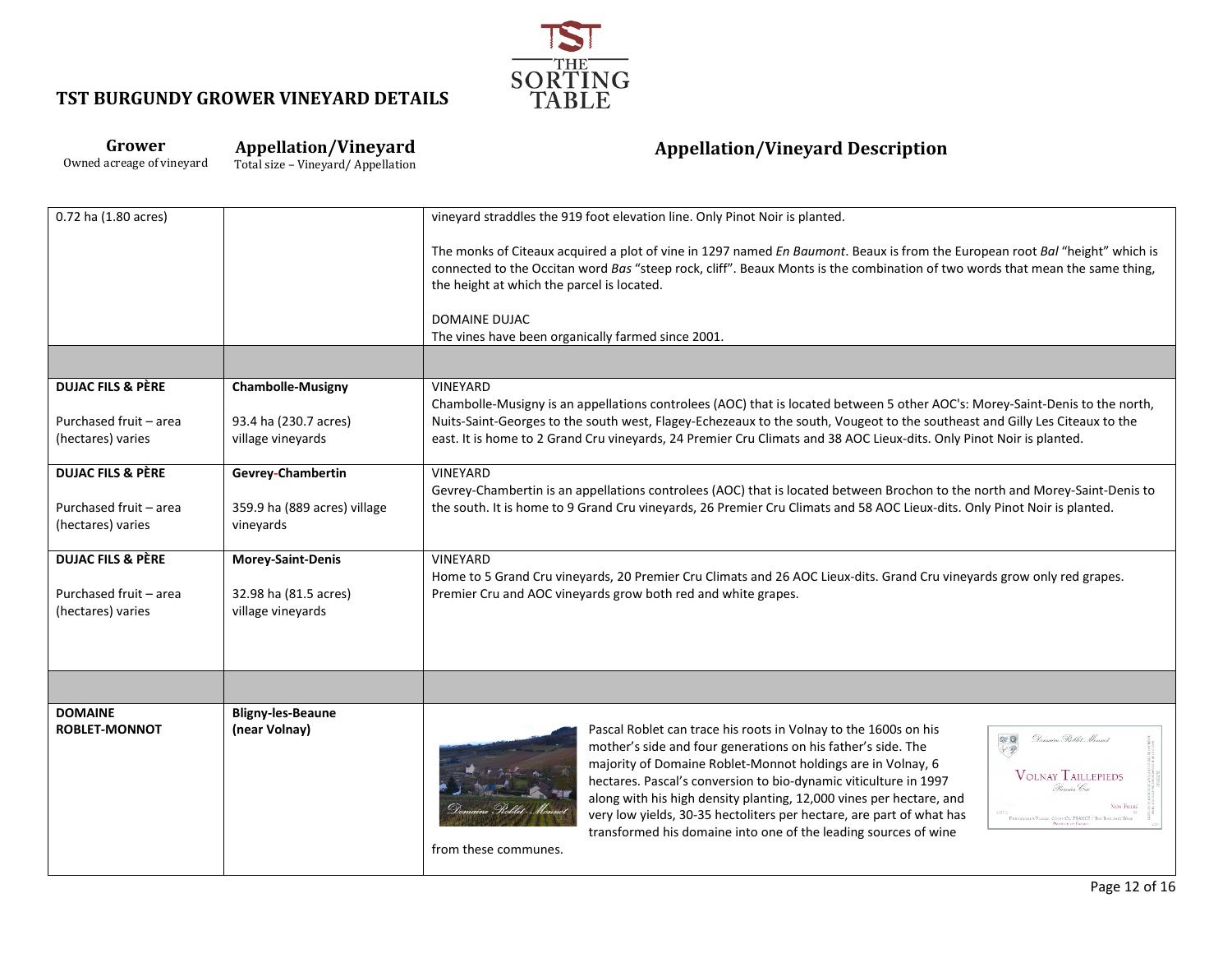

# **Grower**

Owned acreage of vineyard

**Appellation/Vineyard** Total size – Vineyard/ Appellation

|                                             |                                                                | The wines are aged in light toast, 30-month air-dried, all French oak barrels from one cooper (Chassin). The use of new barrels is<br>carefully restrained to allow the purity and complexity of the fruit and the character of the sites to show through in the finished<br>wines. The aged wines are racked only once about four weeks before bottling and that racking is from barrel to tank for the<br>assemblage. This very protective, non-oxidative treatment is only possible because of the very high quality of the grapes<br>produced by meticulous, very clean farming and the resulting healthy lees. |
|---------------------------------------------|----------------------------------------------------------------|---------------------------------------------------------------------------------------------------------------------------------------------------------------------------------------------------------------------------------------------------------------------------------------------------------------------------------------------------------------------------------------------------------------------------------------------------------------------------------------------------------------------------------------------------------------------------------------------------------------------|
| <b>Winery Holdings</b><br>(leased vineyard) | <b>Auxey-Duresses</b><br>1er Cru Le Val<br>8.4 ha (20.7 acres) | VINEYARD<br>Auxey-Duresses is some 10 km south-west of Beaune and 11 km north of Chagny with Saint-Romain to the north and Saint-Aubin<br>to the south. Apart from the village there are the hamlets of Melin in the south-west and Petit-Auxey west of the village. The<br>north and south of the commune are rugged and heavily forested with the valley in the center and west farmland. Climat du Val<br>is a Premier Cru vineyard of both red and white grapes.                                                                                                                                                |
|                                             |                                                                | Hauxiacus was the name of the village in 696, related to the Gallic name Alisia "rock, cliff". In 1927, the village was allowed to<br>append the name of their Premier Cru Duresses to their village name Auxey.                                                                                                                                                                                                                                                                                                                                                                                                    |
|                                             |                                                                | DOMAINE ROBLET-MONNOT<br>Le Val climat is on the top of the slope facing southeast. It is 100% clay soils with the age of vines being 35-50 years.<br>Trellising is Guyot and cordon Royat.                                                                                                                                                                                                                                                                                                                                                                                                                         |
| <b>DOMAINE</b><br><b>ROBLET-MONNOT</b>      | <b>Beaune Grèves</b><br>1er Cru<br>31.32 ha (77.4 acres)       | <b>VINEYARD</b><br>The Les Grèves vineyard is situated in the middle of the appellation Beaune between premier cru vineyards Les Bressandes and<br>Les Toussaints to the north and Les Bas des Teurons to the south. The elevation runs from 787 feet to 984 feet with a soil rich in<br>iron oxide. Both red and white grapes are allowed.                                                                                                                                                                                                                                                                         |
|                                             |                                                                | In Burgundy, the grèves are scree-covered lands formed with sand, gravel and crumbly stones.                                                                                                                                                                                                                                                                                                                                                                                                                                                                                                                        |
|                                             |                                                                | DOMAINE ROBLET-MONNOT<br>Biodynamic practices including a horse drawn plow were initiated in 1997 in the Domaine's holdings.                                                                                                                                                                                                                                                                                                                                                                                                                                                                                        |
| <b>DOMAINE</b><br><b>ROBLET-MONNOT</b>      | <b>Bourgogne Pinot Noir (Rouge)</b>                            | DOMAINE ROBLET-MONNOT<br>Half from the area of Volnay and half from the area of Pommard with soils of more clay than limestone planted to 12,000<br>vines/hectare. Roblet has been gradually replanting the domaine with most of his new planting at the very high density of 12,000<br>vines per hectare. In most of Burgundy, 5,000 vines per hectare is considered normal and 10,000 is considered high density.<br>Trellising is Guyot and cordon Royat.                                                                                                                                                        |
|                                             |                                                                | Annual production is 1200 bottles. The vines are biodynamically farmed. Traditional vinification is used. 100% destemmed prior<br>to fermentation. The wine sees 16 to 18 months ageing in oak casks, of 1, 2 and 3 year old barrels. Bottled non-filtered.                                                                                                                                                                                                                                                                                                                                                         |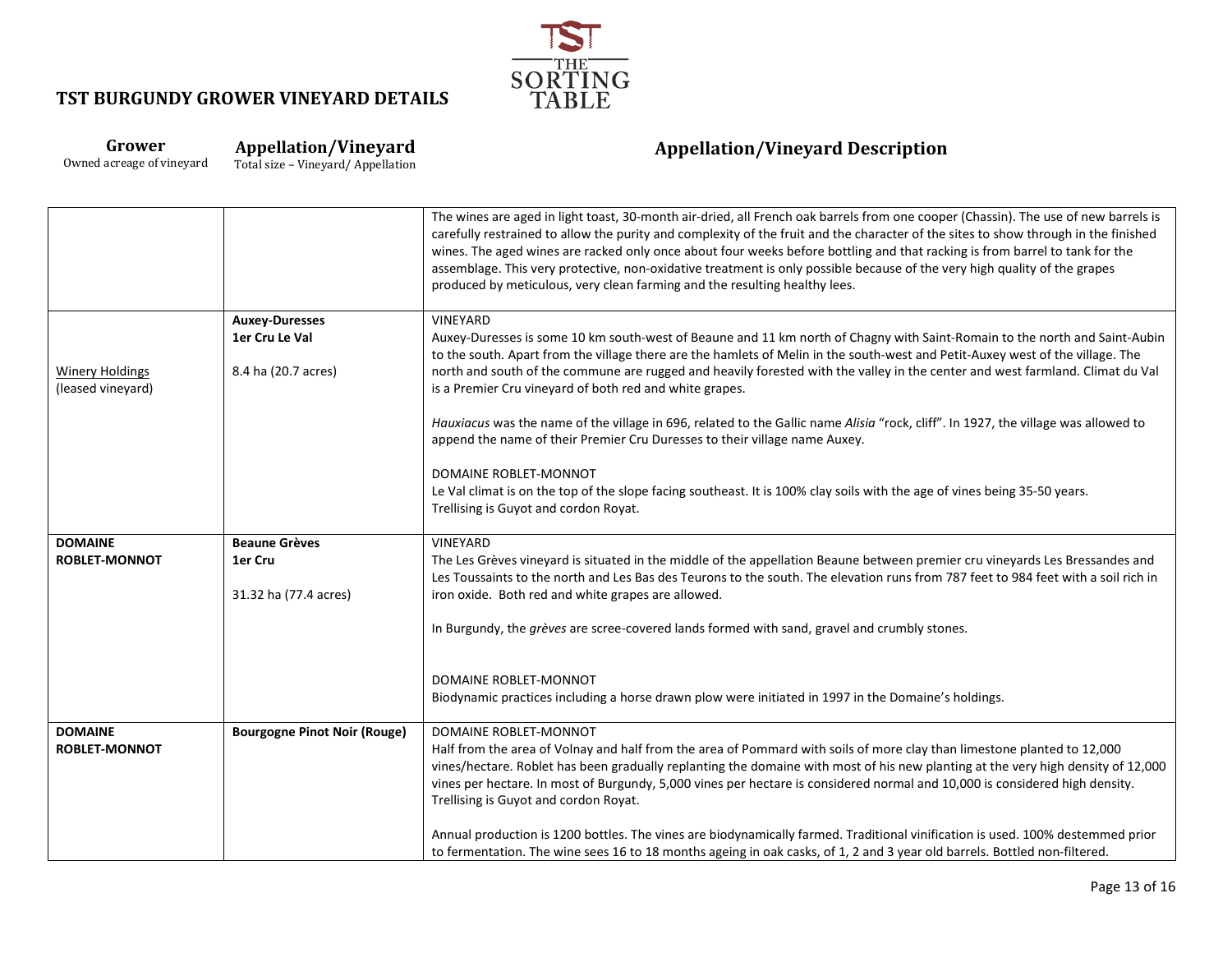

### **Grower** Owned acreage of vineyard

**Appellation/Vineyard**

Total size – Vineyard/ Appellation

Т

|                                                                                       | <b>Chambolle-Musigny</b><br>93.88 ha (232 acres)<br>village vinevards                                 | VINEYARD<br>Chambolle-Musigny is an appellations controlees (AC) that is located between 5 other AC's: Morey-Saint-Denis to the north,<br>Nuits-Saint-Georges to the south west, Flagey-Echezeaux to the south, Vougeot to the southeast and Gilly Les Citeaux to the<br>east. It is home to 2 Grand Cru vineyards, 24 1er Cru Climats and 38 (AOC) Lieux-dits. Only Pinot Noir is planted.<br>The Gallic Cambo "river bend" is the source of the village name Cambola, which between 1112 and 1119 designated this village.<br>Chambolle owes its name to its position in the bend of a river at the end of the Combe d'Ambin called de Chamboeuf. Musigny,<br>one of the Grand Cru climates of the village, was amended to the name in 1874. |
|---------------------------------------------------------------------------------------|-------------------------------------------------------------------------------------------------------|------------------------------------------------------------------------------------------------------------------------------------------------------------------------------------------------------------------------------------------------------------------------------------------------------------------------------------------------------------------------------------------------------------------------------------------------------------------------------------------------------------------------------------------------------------------------------------------------------------------------------------------------------------------------------------------------------------------------------------------------|
|                                                                                       |                                                                                                       | DOMAINE ROBLET-MONNOT<br>Annual production is 1200 bottles. The vines are biodynamically farmed. Traditional vinification is used. 100% destemmed prior<br>to fermentation. The wine sees 16 to 18 months ageing in oak casks, of 1, 2 and 3 year old barrels. Bottled non-filtered.                                                                                                                                                                                                                                                                                                                                                                                                                                                           |
| <b>DOMAINE</b><br><b>ROBLET-MONNOT</b><br><b>Winery Holdings</b><br>(leased vineyard) | Rully<br>La Grenouille<br>La Grenouille is a proprietary<br>name. It means: the frog.                 | <b>VINEYARD</b><br>Rully wine is produced in the communes of Rully and Chagny in the Côte Chalonnaise subregion of Burgundy. The Appellation<br>d'origine contrôlée (AOC) Rully may be used for red and white wine with respectively Pinot noir and Chardonnay as the main<br>grape variety. Around two-thirds of the production consists of white wine, and around one-third is red. There are 23 Premier Cru<br>vineyards within Rully AOC, but no Grand Cru vineyards exist in this part of Burgundy. The AOC was created in 1939.                                                                                                                                                                                                          |
|                                                                                       | <b>Nerthus</b><br><b>Auxey-Duresses</b><br>1er Cru Le Val Blanc                                       | VINEYARD                                                                                                                                                                                                                                                                                                                                                                                                                                                                                                                                                                                                                                                                                                                                       |
| <b>Winery Holdings</b><br>(leased vineyard)                                           | 8.4 ha (20.7 acres)<br>Nerthus is a proprietary name.                                                 |                                                                                                                                                                                                                                                                                                                                                                                                                                                                                                                                                                                                                                                                                                                                                |
| <b>Winery Holdings</b><br>(purchased grapes)                                          | <b>Nerthus</b><br><b>Puligny-Montrachet</b><br>114.2 ha (282 acres)<br>Nerthus is a proprietary name. | VINEYARD<br>Puligny-Montrachet is situated between Meursault to the north and Chassagne-Montrachet to the south. It is home to 17<br>Premier Cru vineyards 100 ha (247 acres) and the famed Grand Cru Montrachet 4 ha (9.9 acres). Le Montrachet 4.0 ha (9.9 acres)<br>is located in the Chassagne-Montrachet appellation. Most Premier Cru and village vineyards have both red and white grapes<br>planted.                                                                                                                                                                                                                                                                                                                                   |
| <b>Winery Holdings</b><br>1.19 ha (2.96 acres)                                        | Volnay<br>213.3 ha (527 acres)<br>Village vineyards                                                   | VINEYARD<br>Volnay lies between Pommard to the north, Monthélie to the west and Meursault to the south. There are no Grand Cru<br>vineyards. There are 28 Premier Cru Climats and 30 AOC Lieux-dits. Only Pinot Noir is planted.<br>In 877-879, the village is mentioned as Vellena, linked to the Indo-Eurpoean root Wel/Wol "roll". It probably refers to the rolled                                                                                                                                                                                                                                                                                                                                                                         |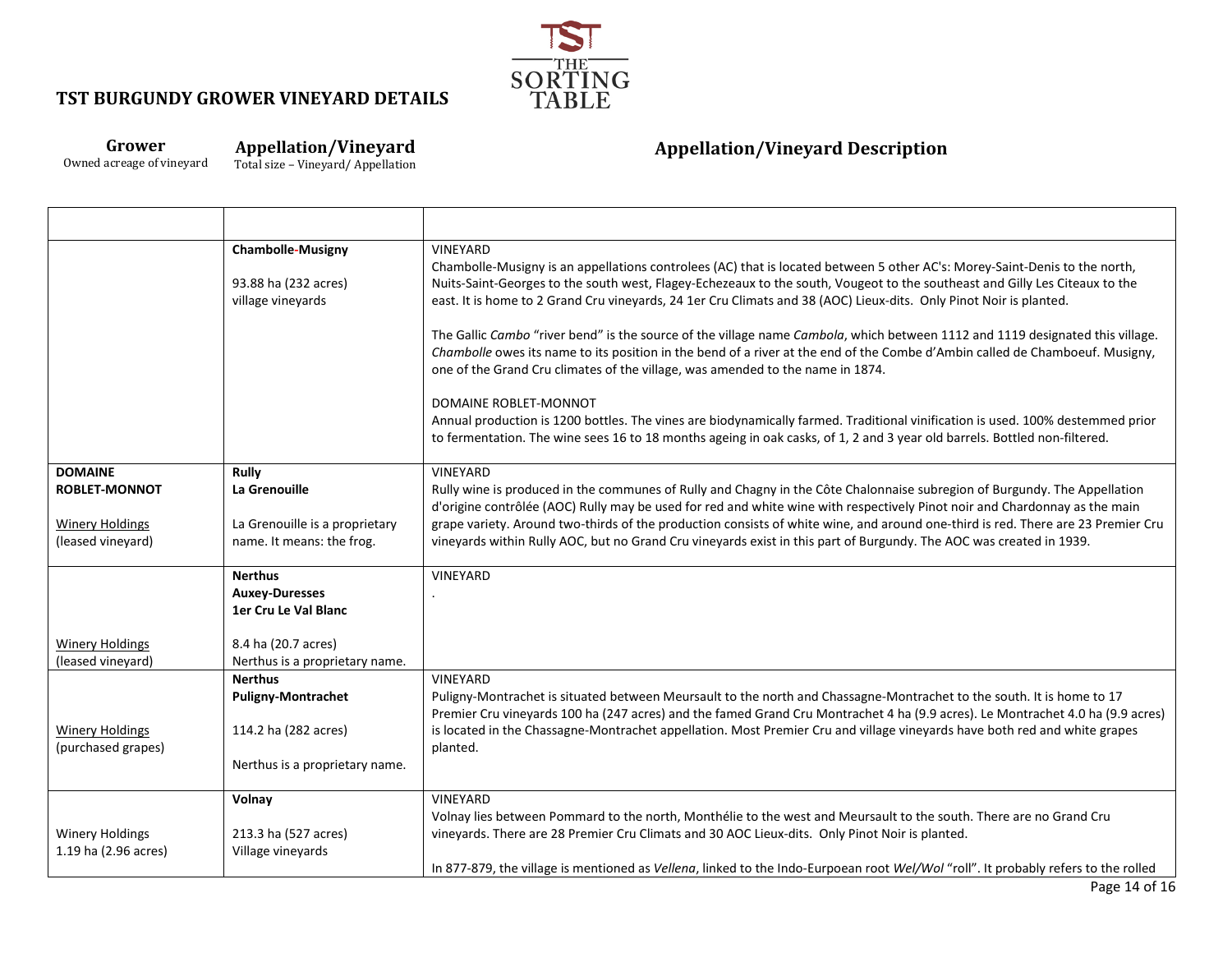

### **Grower** Owned acreage of vineyard

**Appellation/Vineyard** Total size – Vineyard/ Appellation

|                        |                               | balcony effect of the curve in Montage du Chagnot that the village sits.                                                                                                                                                                                         |
|------------------------|-------------------------------|------------------------------------------------------------------------------------------------------------------------------------------------------------------------------------------------------------------------------------------------------------------|
|                        |                               | ROBLET-MONNOT                                                                                                                                                                                                                                                    |
|                        |                               | On average, Roblet-Monnot uses 10 parcel sources equaling approximately 1.19 ha (2.96 acres); 66% is Premier Cru Robardelle<br>and Mitans vineyards. In some years a 0.19 ha (0.49) acre of Pitures provides grapes for the blend. Soil types are very different |
|                        |                               | throughout the 10 parcels. Robardelle soils are the same as Santenots. Trellising: Guyot and cordon Royat.                                                                                                                                                       |
|                        |                               |                                                                                                                                                                                                                                                                  |
| <b>DOMAINE</b>         | Volnay                        | <b>VINEYARD</b>                                                                                                                                                                                                                                                  |
| <b>ROBLET-MONNOT</b>   | 1er Cru Brouillards           | Les Brouillards is located adjacent and just below highway D 973 at about 836 feet in elevation on mostly limestone soils. It is                                                                                                                                 |
|                        |                               | bounded to the south by Les Mitans and above by Pointes d'Angeles vineyards. Only Pinot Noir is planted.                                                                                                                                                         |
| <b>Winery Holdings</b> | 5.62 ha (13.9 acres)          |                                                                                                                                                                                                                                                                  |
| 0.36 ha (0.9 acre)     |                               | Brouillards originates from ancient French Breuil from Latin Brogilus from Gallic Brogilos "small territory" then "thicket wood,<br>young wood". At one time this land surely was wooded.                                                                        |
|                        |                               |                                                                                                                                                                                                                                                                  |
|                        | Volnay                        | <b>VINEYARD</b>                                                                                                                                                                                                                                                  |
|                        | <b>1er Cru Santenots</b>      | The vineyards are actually located in Meursault but are entitled to be labeled Volnay Santenots due to their greater resemblance                                                                                                                                 |
|                        |                               | to Volnay reds. There are six climats: Les Plures or Les Petures, Les Santenots Blancs, Les Santenots du Milieu, Clos des Santenots                                                                                                                              |
|                        | 29.05 ha (71.8 acres)         | and Les Santenots Dessous. Owing to more clay in the Les Santenots soil than much of Volnay, the wines exhibit ample body and<br>sumptuous texture without associated tannins. Only Pinot Noir is planted.                                                       |
|                        |                               |                                                                                                                                                                                                                                                                  |
|                        |                               | Otton I, the King of Germania who had decided to restore the crown of Charlemagne by defeating many enemies, was crowned                                                                                                                                         |
|                        |                               | Emperor of the Holy Empire of Romans and Germania in 962. The use of the term Cortun by the Citeaux Abbey and a quotation                                                                                                                                        |
|                        |                               | in 1483, Clos de Courthon, lead to the ancient form CORT-IS OTTON I "the royal domain of Otton". Sometime around 937 Otton I                                                                                                                                     |
|                        |                               | acquired the Aloxe Domaine that still bears his name.                                                                                                                                                                                                            |
|                        | Volnay                        | <b>VINEYARD</b>                                                                                                                                                                                                                                                  |
|                        | <b>Saint François</b>         | Volnay lies between Pommard to the north, Monthélie to the west and Meursault to the south. There are no Grand Cru                                                                                                                                               |
|                        |                               | vineyards. There are 28 Premier Cru Climats and 30 AOC Lieux-dits. Only Pinot Noir is planted.                                                                                                                                                                   |
|                        | St. François is a proprietary |                                                                                                                                                                                                                                                                  |
|                        | name. Pascal Roblet's father  | ROBLET-MONNOT                                                                                                                                                                                                                                                    |
|                        | was named François.           | Volnay St. François is not a premier cru wine, but some juice is sourced from 1er Cru vineyards: Robardelle and Mitans.                                                                                                                                          |
|                        |                               |                                                                                                                                                                                                                                                                  |
|                        | Volnay                        | VINEYARD                                                                                                                                                                                                                                                         |
|                        | <b>1er Cru Taillepieds</b>    | Bordered by Clos des Chénes, Clos de l'Audignac and Clos du Verseuil, Taillepieds vineyard is situated from 911 feet to 1049 feet                                                                                                                                |
|                        |                               | in elevation just above highway D 973. The base rock is Oxfordian including a substantial amount of limestone and fine clay                                                                                                                                      |
| <b>Winery Holdings</b> | 7.16 ha (17.7 acres)          | particles topped with large stones at the surface. Only Pinot Noir is planted.                                                                                                                                                                                   |